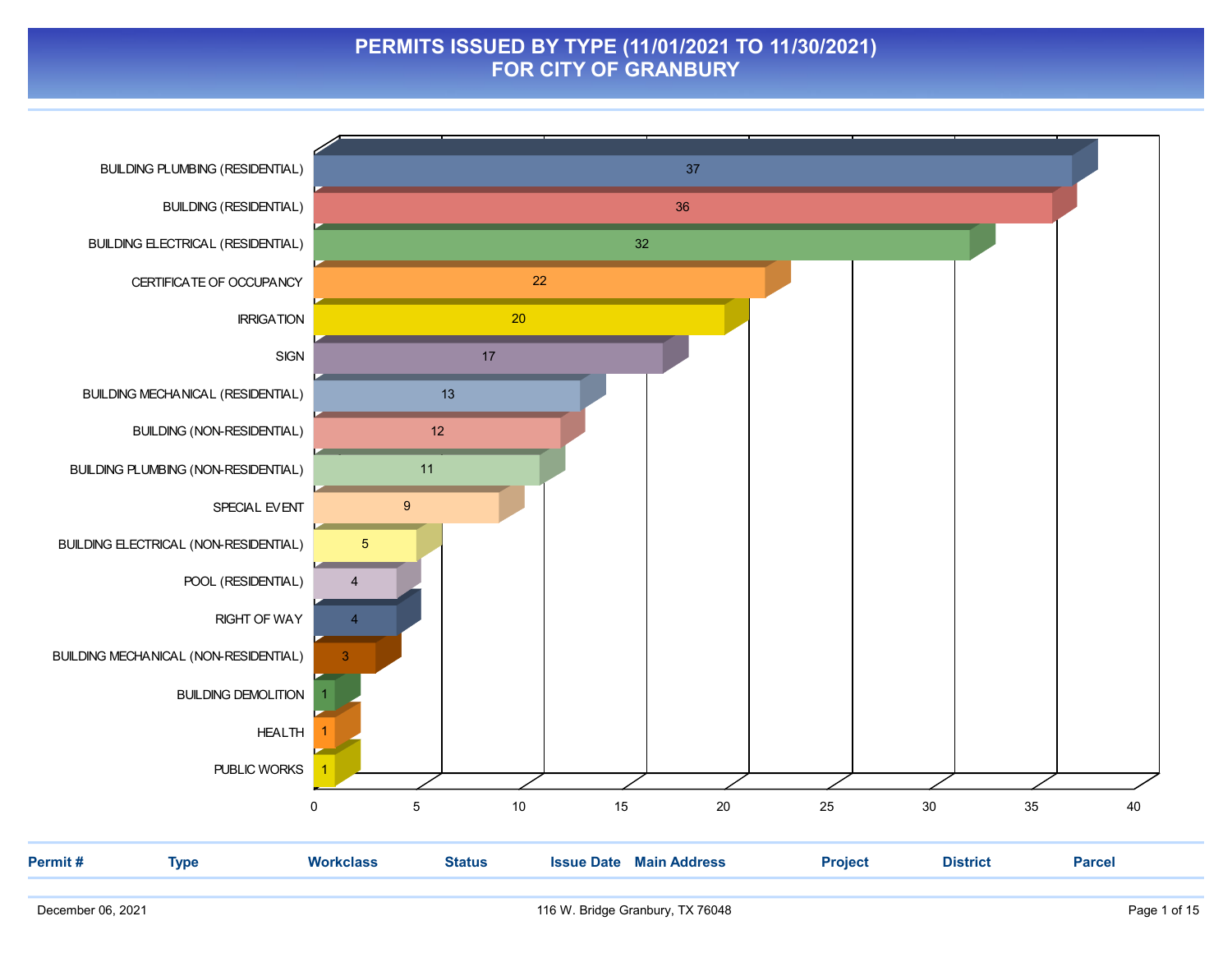| Permit#                           | <b>Type</b>                          | <b>Workclass</b>       | <b>Status</b> |            | <b>Issue Date Main Address</b>                                  | <b>Project</b> | <b>District</b>  | <b>Parcel</b> |
|-----------------------------------|--------------------------------------|------------------------|---------------|------------|-----------------------------------------------------------------|----------------|------------------|---------------|
| <b>BUILDING (NON-RESIDENTIAL)</b> |                                      |                        |               |            |                                                                 |                |                  |               |
| BLDC-014361-2021                  | <b>Building</b><br>(Non-Residential) | Accessory<br>Structure | Issued        | 11/01/2021 | 500 Parkwood Ln,<br>Maintenance Building,<br>Granbury, TX 76048 |                | City of Granbury |               |
| BLDC-014497-2021                  | <b>Building</b><br>(Non-Residential) | Roof                   | Issued        | 11/15/2021 | 1921 Acton Hwy,<br>Granbury, TX 76049                           |                | City of Granbury | R35461        |
| BLDC-014222-2021                  | <b>Building</b><br>(Non-Residential) | Alteration/Repair      | Issued        | 11/15/2021 | 207C/207D E Barton St,<br>Granbury, TX 76048                    |                | City of Granbury |               |
| BLDC-014220-2021                  | <b>Building</b><br>(Non-Residential) | Alteration/Repair      | Issued        | 11/15/2021 | 305A/305B E Barton St,<br>Granbury, TX 76048                    |                | City of Granbury |               |
| BLDC-014226-2021                  | <b>Building</b><br>(Non-Residential) | Alteration/Repair      | Issued        | 11/15/2021 | 403/403A E Barton St.<br>Granbury, TX 76048                     |                | City of Granbury |               |
| BLDC-014225-2021                  | <b>Building</b><br>(Non-Residential) | Alteration/Repair      | Issued        | 11/15/2021 | 303A/303B E Barton St.<br>Granbury, TX 76048                    |                | City of Granbury |               |
| BLDC-014221-2021                  | <b>Building</b><br>(Non-Residential) | Alteration/Repair      | Issued        | 11/15/2021 | 207C/207D E Barton St.<br>Granbury, TX 76048                    |                | City of Granbury |               |
| BLDC-014219-2021                  | <b>Building</b><br>(Non-Residential) | Alteration/Repair      | Issued        | 11/15/2021 | 207A/207B E Barton St.<br>Granbury, TX 76048                    |                | City of Granbury |               |
| BLDC-014223-2021                  | <b>Building</b><br>(Non-Residential) | Alteration/Repair      | Issued        | 11/15/2021 | 205/207 E Barton St.<br>Granbury, TX 76048                      |                | City of Granbury |               |
| BLDC-014218-2021                  | <b>Building</b><br>(Non-Residential) | Alteration/Repair      | Issued        | 11/15/2021 | 309A/309B E Barton St,<br>Granbury, TX 76048                    |                | City of Granbury |               |
| BLDC-014463-2021                  | <b>Building</b><br>(Non-Residential) | Alteration/Repair      | Issued        | 11/17/2021 | 119 E Bridge St, Granbury,<br>TX 76048                          |                | City of Granbury | R92940        |
| BLDC-014528-2021                  | <b>Building</b><br>(Non-Residential) | Alteration/Repair      | <b>Issued</b> | 11/23/2021 | 300 N Crockett St.<br>Granbury, TX 76048                        |                | City of Granbury | R36652        |

PERMITS ISSUED FOR BUILDING (NON-RESIDENTIAL): 12

| <b>BUILDING (RESIDENTIAL)</b> |                                  |                   |               |            |                                        |                  |         |  |  |  |  |
|-------------------------------|----------------------------------|-------------------|---------------|------------|----------------------------------------|------------------|---------|--|--|--|--|
| BLDR-014367-2021              | <b>Building</b><br>(Residential) | Alteration/Repair | <b>Issued</b> | 11/02/2021 | 2063 Spieth St, Granbury,<br>TX 76048  | City of Granbury |         |  |  |  |  |
| BLDR-014372-2021              | <b>Building</b><br>(Residential) | Alteration/Repair | Issued        | 11/02/2021 | 219 Captains Ct, Granbury,<br>TX 76049 | City of Granbury | R101398 |  |  |  |  |
| BLDR-014386-2021              | <b>Building</b><br>(Residential) | Roof              | <b>Issued</b> | 11/03/2021 | 1009 Teresa Ct, Granbury,<br>TX 76048  | City of Granbury | R93956  |  |  |  |  |
| BLDR-014382-2021              | <b>Building</b><br>(Residential) | Alteration/Repair | Issued        | 11/03/2021 | 802 Switzer St, Granbury,<br>TX 76048  | City of Granbury | R37840  |  |  |  |  |
| BLDR-014401-2021              | <b>Building</b><br>(Residential) | Roof              | <b>Issued</b> | 11/04/2021 | 705 Spring St, Granbury,<br>TX 76048   | City of Granbury | R37042  |  |  |  |  |
| BLDR-014391-2021              | <b>Building</b><br>(Residential) | <b>Boat Dock</b>  | Issued        | 11/05/2021 | 102 Showboat Ct.<br>Granbury, TX 76048 | City of Granbury |         |  |  |  |  |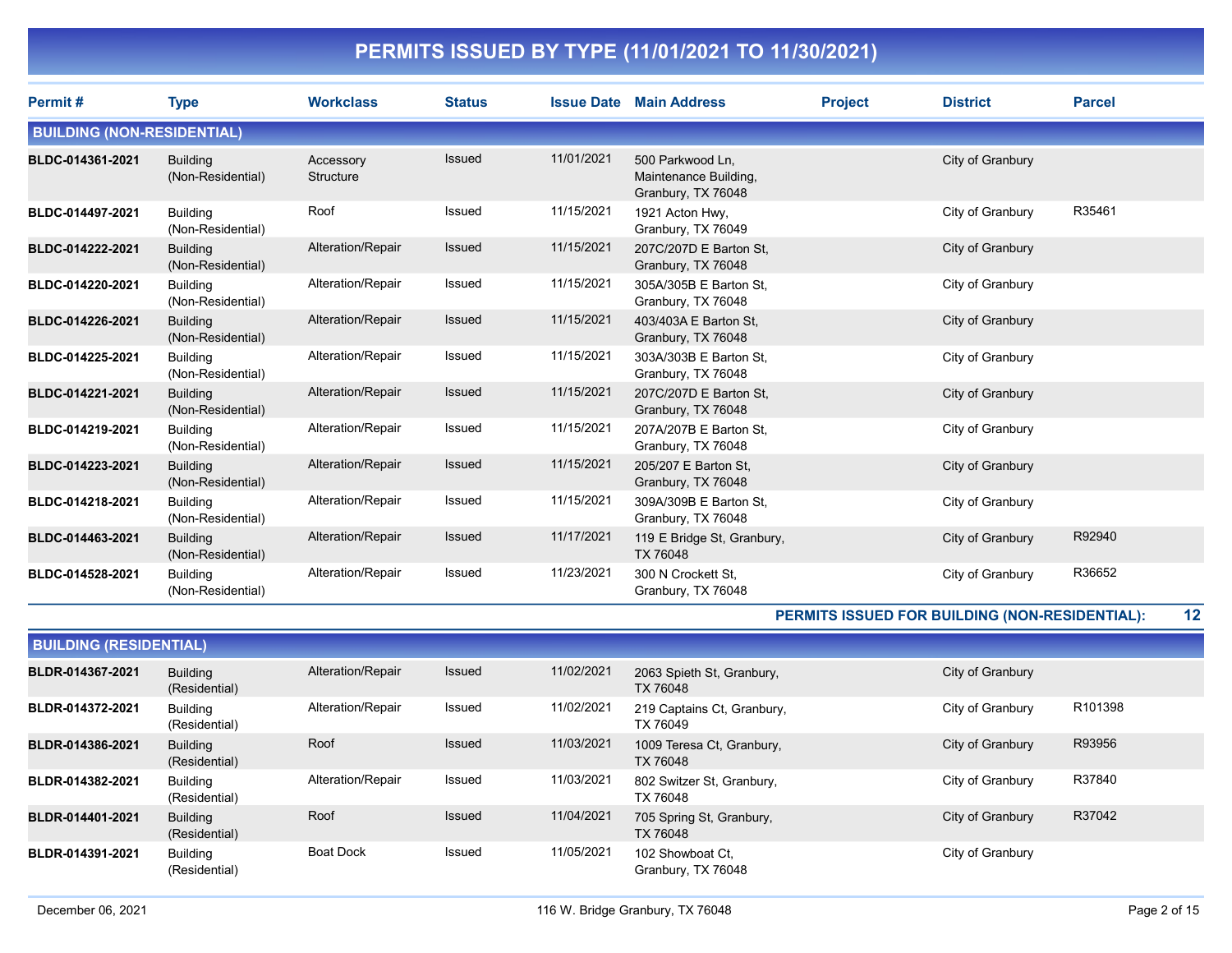| Permit#          | <b>Type</b>                      | <b>Workclass</b>       | <b>Status</b> |            | <b>Issue Date Main Address</b>                | <b>Project</b> | <b>District</b>  | <b>Parcel</b> |
|------------------|----------------------------------|------------------------|---------------|------------|-----------------------------------------------|----------------|------------------|---------------|
| BLDR-014366-2021 | <b>Building</b><br>(Residential) | Alteration/Repair      | Issued        | 11/08/2021 | 2321 River Rd, Granbury,<br>TX 76048          |                | City of Granbury | R38822        |
| BLDR-014420-2021 | <b>Building</b><br>(Residential) | Roof                   | Issued        | 11/08/2021 | 1108 Walters Dr, Granbury,<br>TX 76048        |                | City of Granbury | R37962        |
| BLDR-014428-2021 | <b>Building</b><br>(Residential) | New Single Family      | <b>Issued</b> | 11/08/2021 | 1082 Mickelson Dr,<br>Granbury, TX 76048      |                | City of Granbury | R105604       |
| BLDR-014343-2021 | <b>Building</b><br>(Residential) | New Single Family      | Issued        | 11/09/2021 | 213 Honor Code Place,<br>Granbury, TX 76048   |                | City of Granbury | R105907       |
| BLDR-014342-2021 | <b>Building</b><br>(Residential) | New Single Family      | Issued        | 11/09/2021 | 209 Honor Code Place,<br>Granbury, TX 76048   |                | City of Granbury | R105906       |
| BLDR-014344-2021 | <b>Building</b><br>(Residential) | New Single Family      | Issued        | 11/09/2021 | 217 Honor Code Place,<br>Granbury, TX 76048   |                | City of Granbury | R105908       |
| BLDR-014345-2021 | <b>Building</b><br>(Residential) | New Single Family      | Issued        | 11/09/2021 | 221 Honor Code Place,<br>Granbury, TX 76048   |                | City of Granbury | R105909       |
| BLDR-014378-2021 | <b>Building</b><br>(Residential) | New Single Family      | Issued        | 11/09/2021 | 1454 Highland Park Cir,<br>Granbury, TX 76049 |                | City of Granbury | R105778       |
| BLDR-014336-2021 | <b>Building</b><br>(Residential) | New Single Family      | Issued        | 11/09/2021 | 201 Honor Code PI,<br>Granbury, TX 76049      |                | City of Granbury | R105904       |
| BLDR-014415-2021 | <b>Building</b><br>(Residential) | New Single Family      | Issued        | 11/09/2021 | 409 Mary Lou Ct,<br>Granbury, TX 76048        |                | City of Granbury | R101340       |
| BLDR-014457-2021 | <b>Building</b><br>(Residential) | Alteration/Repair      | Issued        | 11/10/2021 | 603 W Atchley Dr,<br>Granbury, TX 76048       |                | City of Granbury | R37279        |
| BLDR-014456-2021 | <b>Building</b><br>(Residential) | New Single Family      | Issued        | 11/12/2021 | 3119 Glen Rose Hwy,<br>Granbury, TX 76048     |                | City of Granbury | R44591        |
| BLDR-014364-2021 | <b>Building</b><br>(Residential) | New Single Family      | Issued        | 11/12/2021 | 1433 Highland Park Cir,<br>Granbury, TX 76048 |                | City of Granbury | R105800       |
| BLDR-014341-2021 | <b>Building</b><br>(Residential) | New Single Family      | Issued        | 11/14/2021 | 205 Honor Code Place,<br>Granbury, TX 76048   |                | City of Granbury |               |
| BLDR-014499-2021 | Building<br>(Residential)        | Accessory<br>Structure | Issued        | 11/14/2021 | 516 S Baker St, Granbury,<br>TX 76048         |                | City of Granbury | R37272        |
| BLDR-014506-2021 | <b>Building</b><br>(Residential) | Roof                   | Issued        | 11/15/2021 | 313 Paddle Boat Dr,<br>Granbury, TX 76049     |                | City of Granbury | R103379       |
| BLDR-014500-2021 | <b>Building</b><br>(Residential) | Accessory<br>Structure | Issued        | 11/15/2021 | 2034 Clive, Granbury, TX<br>76048             |                | City of Granbury |               |
| BLDR-014470-2021 | <b>Building</b><br>(Residential) | New Single Family      | Issued        | 11/15/2021 | 1500 Highland Park Bay,<br>Granbury, TX 76048 |                | City of Granbury | R105788       |
| BLDR-014471-2021 | <b>Building</b><br>(Residential) | New Single Family      | Issued        | 11/15/2021 | 1504 Highland Park Bay,<br>Granbury, TX 76048 |                | City of Granbury | R105789       |
| BLDR-014438-2021 | <b>Building</b><br>(Residential) | Alteration/Repair      | Issued        | 11/17/2021 | 1214 Sunset Bay Dr,<br>Granbury, TX 76048     |                | City of Granbury | R102665       |
| BLDR-014498-2021 | <b>Building</b><br>(Residential) | Accessory<br>Structure | Issued        | 11/17/2021 | 303 Paddle Boat Dr,<br>Granbury, TX 76049     |                | City of Granbury | R103374       |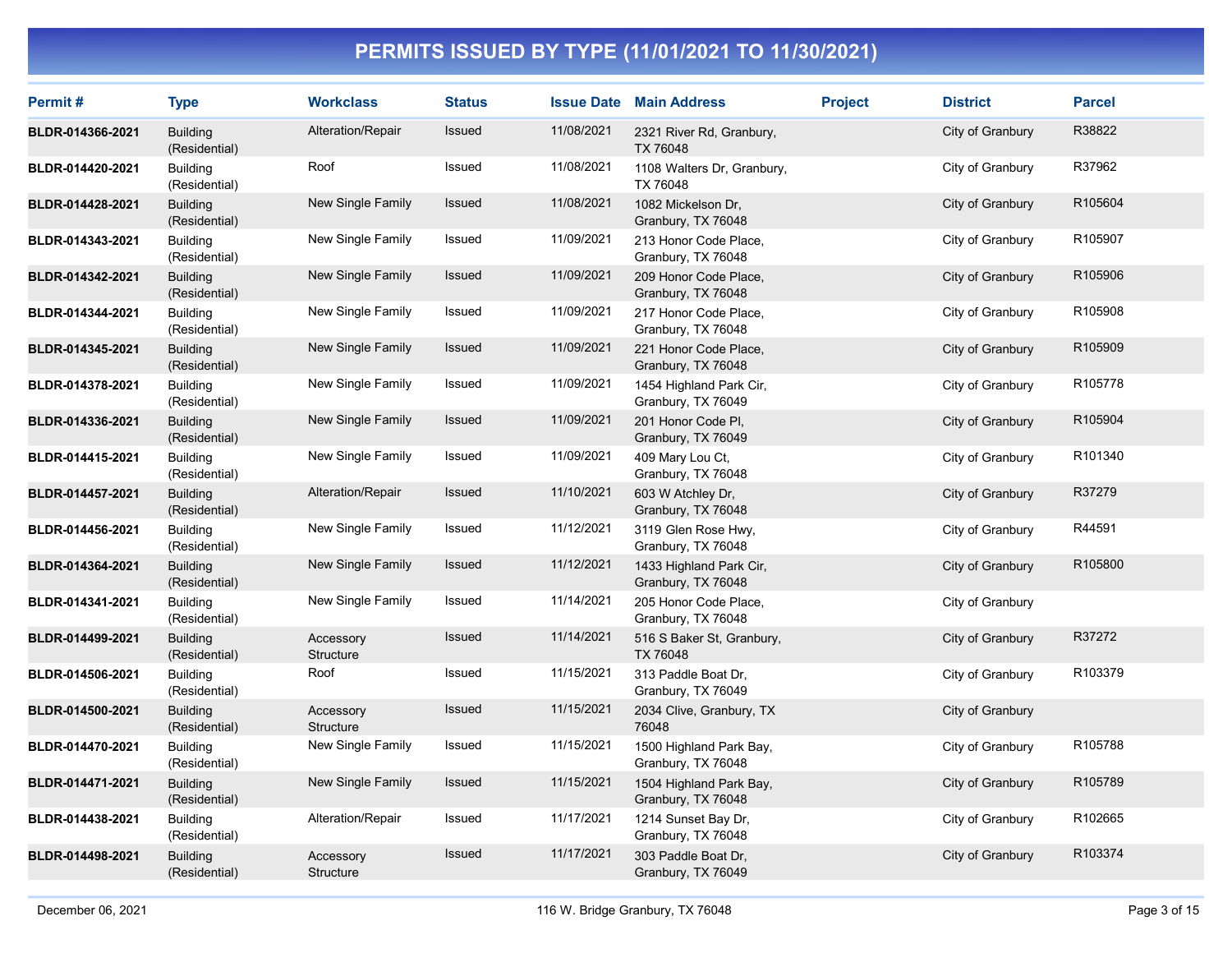| Permit#                    | <b>Type</b>                                     | <b>Workclass</b>        | <b>Status</b> |            | <b>Issue Date Main Address</b>                | <b>Project</b>                                            | <b>District</b>                                | <b>Parcel</b> |    |
|----------------------------|-------------------------------------------------|-------------------------|---------------|------------|-----------------------------------------------|-----------------------------------------------------------|------------------------------------------------|---------------|----|
| BLDR-014433-2021           | <b>Building</b><br>(Residential)                | Alteration/Repair       | Issued        | 11/17/2021 | 1608 Chesapeake Bay Ct,<br>Granbury, TX 76048 |                                                           | City of Granbury                               | R95553        |    |
| BLDR-014363-2021           | <b>Building</b><br>(Residential)                | New Single Family       | Issued        | 11/18/2021 | 2001 Spieth St, Granbury,<br>TX 76049         |                                                           | City of Granbury                               | R105580       |    |
| BLDR-014524-2021           | <b>Building</b><br>(Residential)                | New Single Family       | Issued        | 11/18/2021 | 103 Spieth Ct, Granbury,<br>TX 76048          |                                                           | City of Granbury                               | R105638       |    |
| BLDR-014563-2021           | <b>Building</b><br>(Residential)                | Driveway/Approac<br>h   | Issued        | 11/22/2021 | 2207 Vienna Ct, Granbury,<br>TX 76048         |                                                           | City of Granbury                               | R99021        |    |
| BLDR-014583-2021           | <b>Building</b><br>(Residential)                | Alteration/Repair       | Issued        | 11/23/2021 | 211 N Jones St, Granbury,<br>TX 76048         |                                                           | City of Granbury                               | R37048        |    |
| BLDR-014603-2021           | <b>Building</b><br>(Residential)                | Alteration/Repair       | Issued        | 11/30/2021 | 1613 Chesapeake Bay,<br>Granbury, TX 76048    |                                                           | City of Granbury                               |               |    |
| BLDR-014467-2021           | <b>Building</b><br>(Residential)                | Addition                | Issued        | 11/30/2021 | 2300 Teal PI, Granbury, TX<br>76048           |                                                           | City of Granbury                               | R38881        |    |
| BLDR-014598-2021           | <b>Building</b><br>(Residential)                | <b>Boat Dock</b>        | <b>Issued</b> | 11/30/2021 | 3622 Abe'S Landing,<br>Granbury, TX 76048     |                                                           | City of Granbury                               |               |    |
| BLDR-014527-2021           | <b>Building</b><br>(Residential)                | Alteration/Repair       | Issued        | 11/30/2021 | 1205 Cliff Swallow Ct,<br>Granbury, TX 76048  |                                                           | City of Granbury                               | R38729        |    |
|                            |                                                 |                         |               |            |                                               |                                                           | PERMITS ISSUED FOR BUILDING (RESIDENTIAL):     |               | 36 |
| <b>BUILDING DEMOLITION</b> |                                                 |                         |               |            |                                               |                                                           |                                                |               |    |
| DEMO-014441-2021           | <b>Building Demolition</b>                      | Non-Residential         | <b>Issued</b> | 11/09/2021 | 1301 Weatherford Hwy,<br>Granbury, TX 76048   |                                                           | City of Granbury                               | R43199        |    |
|                            |                                                 |                         |               |            |                                               |                                                           | <b>PERMITS ISSUED FOR BUILDING DEMOLITION:</b> |               | 1  |
|                            | <b>BUILDING ELECTRICAL (NON-RESIDENTIAL)</b>    |                         |               |            |                                               |                                                           |                                                |               |    |
| ELEC-014365-2021           | <b>Building Electrical</b><br>(Non-Residential) | Alteration/Repair       | Issued        | 11/02/2021 | 137 E Pearl St, Granbury,<br>TX 76048         |                                                           | City of Granbury                               |               |    |
| ELEC-014381-2021           | <b>Building Electrical</b><br>(Non-Residential) | Alteration/Repair       | Issued        | 11/02/2021 | 115 E Pearl St, Granbury,<br><b>TX 76048</b>  |                                                           | City of Granbury                               | R36566        |    |
| ELEC-014511-2021           | <b>Building Electrical</b><br>(Non-Residential) | <b>New Construction</b> | Issued        | 11/16/2021 | 301 E Highway 377, 104,<br>Granbury, TX 76048 |                                                           | City of Granbury                               |               |    |
| ELEC-014505-2021           | <b>Building Electrical</b><br>(Non-Residential) | <b>New Construction</b> | Issued        | 11/18/2021 | 4066 E 377 Hwy,<br>Granbury, TX 76048         |                                                           | City of Granbury                               |               |    |
| ELEC-014569-2021           | <b>Building Electrical</b><br>(Non-Residential) | Alteration/Repair       | Issued        | 11/23/2021 | 800 Fall Creek Hwy,<br>Granbury, TX 76049     |                                                           | City of Granbury                               | R41605        |    |
|                            |                                                 |                         |               |            |                                               | PERMITS ISSUED FOR BUILDING ELECTRICAL (NON-RESIDENTIAL): |                                                |               | 5  |
|                            | <b>BUILDING ELECTRICAL (RESIDENTIAL)</b>        |                         |               |            |                                               |                                                           |                                                |               |    |
| ELER-014347-2021           | <b>Building Electrical</b><br>(Residential)     | <b>New Construction</b> | <b>Issued</b> | 11/01/2021 | 1472 Highland Park Cir,<br>Granbury, TX 76049 |                                                           | City of Granbury                               | R105782       |    |
|                            |                                                 |                         |               |            |                                               |                                                           |                                                |               |    |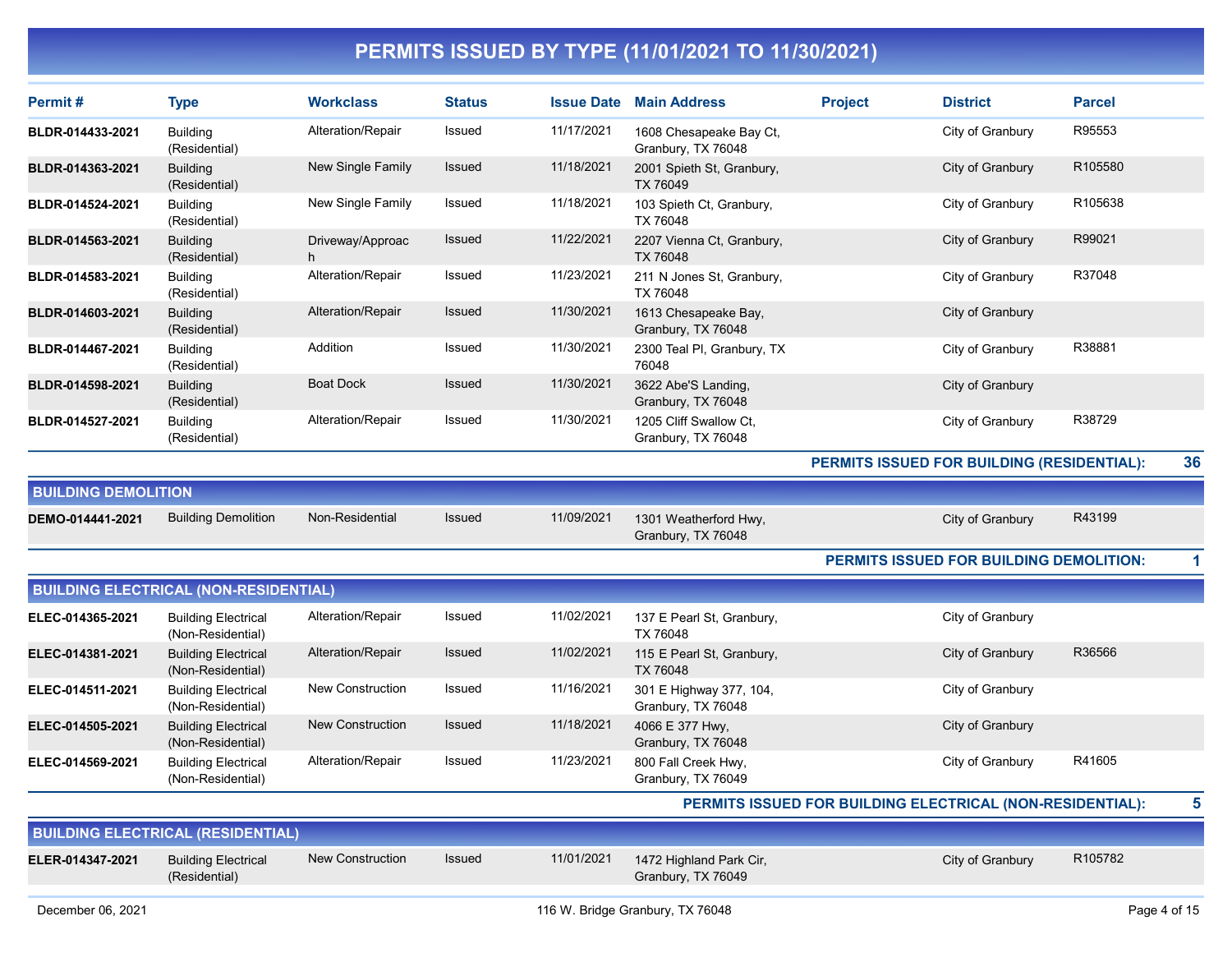| Permit#          | <b>Type</b>                                 | <b>Workclass</b>        | <b>Status</b> |            | <b>Issue Date Main Address</b>                | <b>Project</b> | <b>District</b>  | <b>Parcel</b> |
|------------------|---------------------------------------------|-------------------------|---------------|------------|-----------------------------------------------|----------------|------------------|---------------|
| ELER-014373-2021 | <b>Building Electrical</b><br>(Residential) | <b>New Construction</b> | Issued        | 11/02/2021 | 219 Captains Ct, Granbury,<br>TX 76049        |                | City of Granbury | R101398       |
| ELER-014377-2021 | <b>Building Electrical</b><br>(Residential) | New Construction        | Issued        | 11/02/2021 | 1089 Mickelson Dr,<br>Granbury, TX 76048      |                | City of Granbury | R105624       |
| ELER-014368-2021 | <b>Building Electrical</b><br>(Residential) | Alteration/Repair       | Issued        | 11/02/2021 | 2063 Spieth St, Granbury,<br>TX 76048         |                | City of Granbury |               |
| ELER-014388-2021 | <b>Building Electrical</b><br>(Residential) | New Construction        | <b>Issued</b> | 11/03/2021 | 324 Smart Strike Ct.<br>Granbury, TX 76048    |                | City of Granbury | R105961       |
| ELER-014389-2021 | <b>Building Electrical</b><br>(Residential) | New Construction        | Issued        | 11/03/2021 | 1649 Omaha Dr, Granbury,<br>TX 76049          |                | City of Granbury | R105980       |
| ELER-014390-2021 | <b>Building Electrical</b><br>(Residential) | New Construction        | Issued        | 11/03/2021 | 1358 Highland Park Cir,<br>Granbury, TX 76048 |                | City of Granbury | R105752       |
| ELER-014384-2021 | <b>Building Electrical</b><br>(Residential) | New Construction        | Issued        | 11/03/2021 | 802 Switzer St, Granbury,<br>TX 76048         |                | City of Granbury | R37840        |
| ELER-014411-2021 | <b>Building Electrical</b><br>(Residential) | Alteration/Repair       | Issued        | 11/05/2021 | 1613 Malibu Bay Ct,<br>Granbury, TX 76048     |                | City of Granbury | R99972        |
| ELER-014394-2021 | <b>Building Electrical</b><br>(Residential) | Alteration/Repair       | Issued        | 11/09/2021 | 715 W Bluff St, Granbury,<br>TX 76048         |                | City of Granbury |               |
| ELER-014396-2021 | <b>Building Electrical</b><br>(Residential) | Alteration/Repair       | Issued        | 11/09/2021 | 201 S Jones St, Granbury,<br>TX 76048         |                | City of Granbury |               |
| ELER-014448-2021 | <b>Building Electrical</b><br>(Residential) | New Construction        | Issued        | 11/09/2021 | 1454 Highland Park Cir,<br>Granbury, TX 76049 |                | City of Granbury | R105778       |
| ELER-014447-2021 | <b>Building Electrical</b><br>(Residential) | New Construction        | Issued        | 11/09/2021 | 1433 Highland Park Cir,<br>Granbury, TX 76048 |                | City of Granbury | R105800       |
| ELER-014468-2021 | <b>Building Electrical</b><br>(Residential) | Pool                    | Issued        | 11/12/2021 | 1115 Mallard Ct, Granbury,<br>TX 76048        |                | City of Granbury | R38738        |
| ELER-014397-2021 | <b>Building Electrical</b><br>(Residential) | Alteration/Repair       | Issued        | 11/12/2021 | 401 E Pearl St, 4207,<br>Granbury, TX 76048   |                | City of Granbury | R103193       |
| ELER-014492-2021 | <b>Building Electrical</b><br>(Residential) | New Construction        | Issued        | 11/15/2021 | 217 Honor Code Place,<br>Granbury, TX 76048   |                | City of Granbury | R105908       |
| ELER-014490-2021 | <b>Building Electrical</b><br>(Residential) | <b>New Construction</b> | Issued        | 11/15/2021 | 209 Honor Code Place,<br>Granbury, TX 76048   |                | City of Granbury | R105906       |
| ELER-014491-2021 | <b>Building Electrical</b><br>(Residential) | New Construction        | Issued        | 11/15/2021 | 213 Honor Code Place,<br>Granbury, TX 76048   |                | City of Granbury | R105907       |
| ELER-014488-2021 | <b>Building Electrical</b><br>(Residential) | New Construction        | <b>Issued</b> | 11/15/2021 | 201 Honor Code PI,<br>Granbury, TX 76049      |                | City of Granbury | R105904       |
| ELER-014489-2021 | <b>Building Electrical</b><br>(Residential) | New Construction        | Issued        | 11/15/2021 | 205 Honor Code Place,<br>Granbury, TX 76048   |                | City of Granbury |               |
| ELER-014493-2021 | <b>Building Electrical</b><br>(Residential) | <b>New Construction</b> | Issued        | 11/15/2021 | 221 Honor Code Place,<br>Granbury, TX 76048   |                | City of Granbury | R105909       |
| ELER-014466-2021 | <b>Building Electrical</b><br>(Residential) | Alteration/Repair       | Issued        | 11/16/2021 | 209 Kessler, Granbury, TX<br>76048            |                | City of Granbury |               |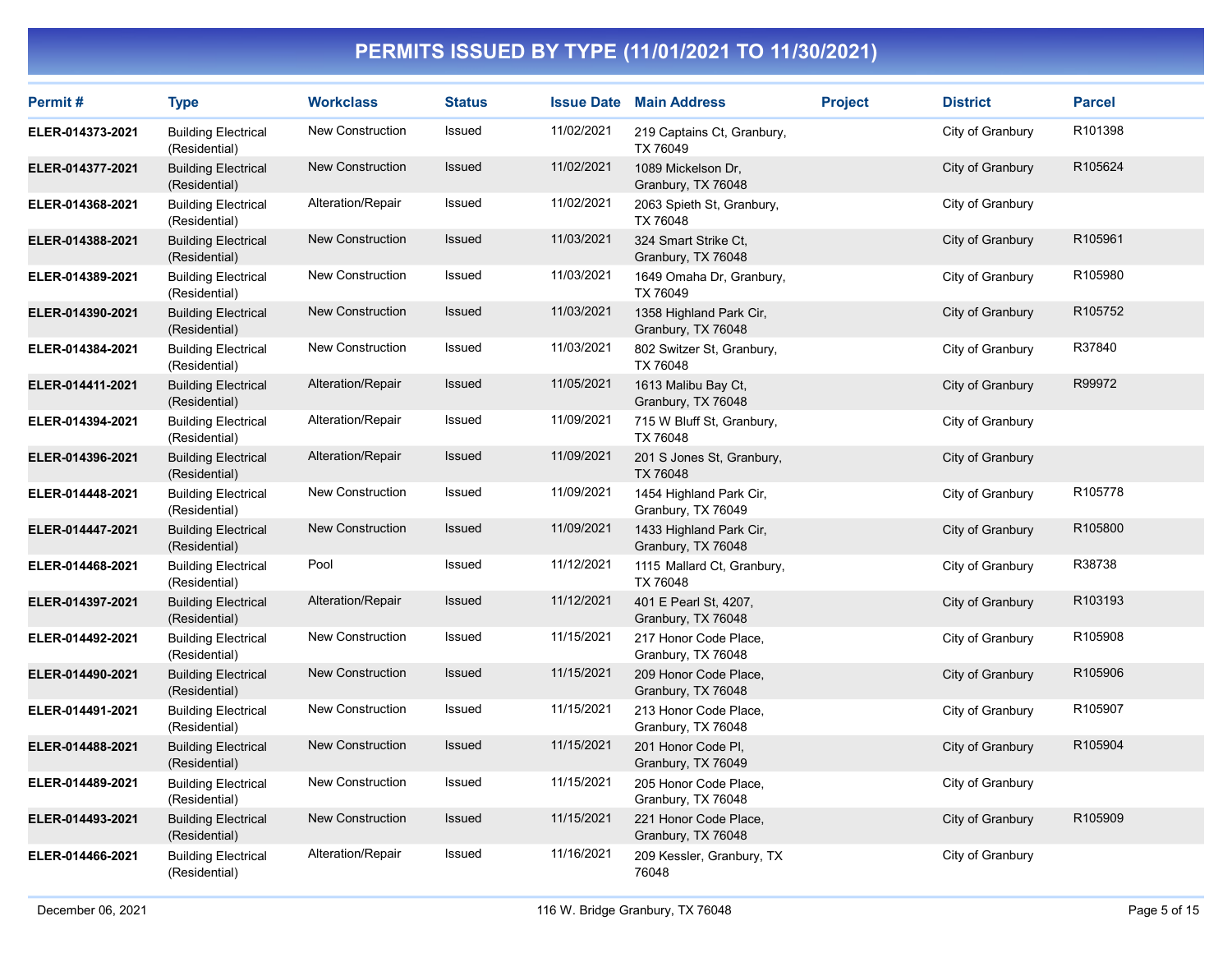| Permit#          | <b>Type</b>                                 | <b>Workclass</b>        | <b>Status</b> | <b>Issue Date</b> | <b>Main Address</b>                           | <b>Project</b> | <b>District</b>  | <b>Parcel</b> |
|------------------|---------------------------------------------|-------------------------|---------------|-------------------|-----------------------------------------------|----------------|------------------|---------------|
| ELER-014512-2021 | <b>Building Electrical</b><br>(Residential) | Pool                    | <b>Issued</b> | 11/16/2021        | 314 N Blanche St,<br>Granbury, TX 76048       |                | City of Granbury | R37905        |
| ELER-014434-2021 | <b>Building Electrical</b><br>(Residential) | <b>New Construction</b> | <b>Issued</b> | 11/17/2021        | 1608 Chesapeake Bay Ct,<br>Granbury, TX 76048 |                | City of Granbury | R95553        |
| ELER-014525-2021 | <b>Building Electrical</b><br>(Residential) | <b>New Construction</b> | <b>Issued</b> | 11/17/2021        | 2321 River Rd, Granbury,<br>TX 76048          |                | City of Granbury | R38822        |
| ELER-014439-2021 | <b>Building Electrical</b><br>(Residential) | New Construction        | <b>Issued</b> | 11/17/2021        | 1214 Sunset Bay Dr,<br>Granbury, TX 76048     |                | City of Granbury | R102665       |
| ELER-014551-2021 | <b>Building Electrical</b><br>(Residential) | Alteration/Repair       | Issued        | 11/19/2021        | 1311 Walters Dr, Granbury,<br>TX 76048        |                | City of Granbury | R37292        |
| ELER-014578-2021 | <b>Building Electrical</b><br>(Residential) | Alteration/Repair       | <b>Issued</b> | 11/23/2021        | 301 S Cherry Ln,<br>Granbury, TX 76048        |                | City of Granbury | R37066        |
| ELER-014464-2021 | <b>Building Electrical</b><br>(Residential) | Alteration/Repair       | Issued        | 11/29/2021        | 915 Meadowlark Ln,<br>Granbury, TX 76048      |                | City of Granbury |               |
| ELER-014586-2021 | <b>Building Electrical</b><br>(Residential) | Pool                    | Issued        | 11/29/2021        | 318 N Hannaford St.<br>Granbury, TX 76048     |                | City of Granbury | R38496        |
| ELER-014559-2021 | <b>Building Electrical</b><br>(Residential) | <b>New Construction</b> | Issued        | 11/29/2021        | 202 Brazos Harbor Dr.<br>Granbury, TX 76048   |                | City of Granbury | R36809        |
| ELER-014419-2021 | <b>Building Electrical</b><br>(Residential) | Alteration/Repair       | <b>Issued</b> | 11/30/2021        | 1613 Chesapeake Bay Ct,<br>Granbury, TX 76048 |                | City of Granbury |               |

PERMITS ISSUED FOR BUILDING ELECTRICAL (RESIDENTIAL): 32

| <b>BUILDING MECHANICAL (NON-RESIDENTIAL)</b> |                                                    |                       |               |            |                                               |                  |        |  |  |  |
|----------------------------------------------|----------------------------------------------------|-----------------------|---------------|------------|-----------------------------------------------|------------------|--------|--|--|--|
| MECC-014398-2021                             | Building<br>Mechanical<br>(Non-Residential)        | New Construction      | <b>Issued</b> | 11/04/2021 | 301 W Highway 377, 104,<br>Granbury, TX 76048 | City of Granbury |        |  |  |  |
| MECC-014251-2021                             | <b>Building</b><br>Mechanical<br>(Non-Residential) | <b>HVAC Changeout</b> | Issued        | 11/09/2021 | 115 E Pearl St, Granbury,<br>TX 76048         | City of Granbury |        |  |  |  |
| MECC-014502-2021                             | <b>Building</b><br>Mechanical<br>(Non-Residential) | <b>HVAC Changeout</b> | <b>Issued</b> | 11/15/2021 | 910 Paluxy Rd, Granbury,<br>TX 76048          | City of Granbury | R37573 |  |  |  |

PERMITS ISSUED FOR BUILDING MECHANICAL (NON-RESIDENTIAL): 3

| <b>BUILDING MECHANICAL (RESIDENTIAL)</b> |                                                |                  |               |            |                                          |                  |  |  |  |
|------------------------------------------|------------------------------------------------|------------------|---------------|------------|------------------------------------------|------------------|--|--|--|
| MECR-014300-2021                         | Building<br>Mechanical<br>(Residential)        | New Construction | Issued        | 11/01/2021 | 212 Johnson St, Granbury,<br>TX 76048    | City of Granbury |  |  |  |
| MECR-014356-2021                         | <b>Building</b><br>Mechanical<br>(Residential) | New Construction | <b>Issued</b> | 11/01/2021 | 1078 Mickelson Dr.<br>Granbury, TX 76048 | City of Granbury |  |  |  |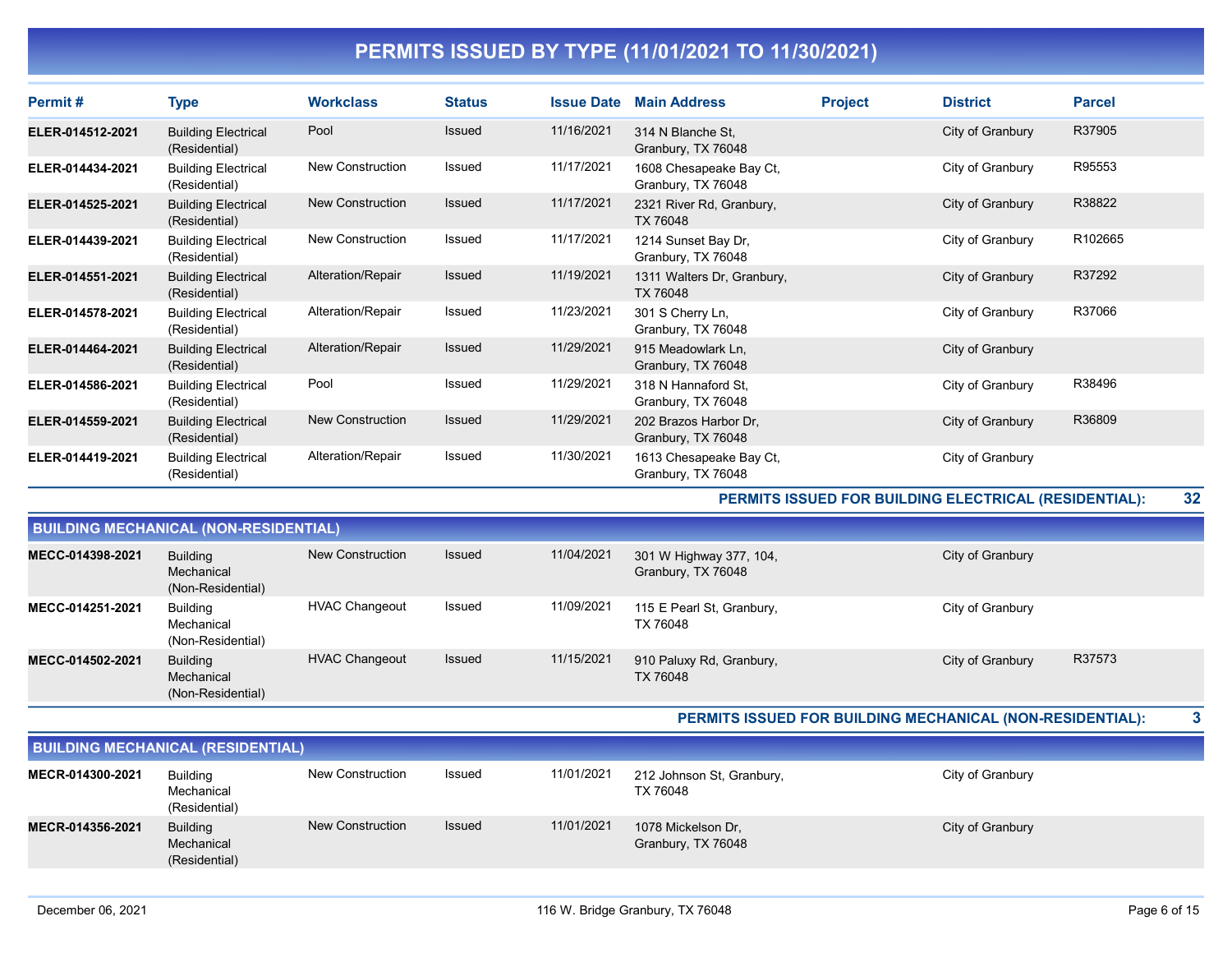| Permit#          | <b>Type</b>                                    | <b>Workclass</b>        | <b>Status</b> | <b>Issue Date</b> | <b>Main Address</b>                       | <b>Project</b> | <b>District</b>                  | <b>Parcel</b> |
|------------------|------------------------------------------------|-------------------------|---------------|-------------------|-------------------------------------------|----------------|----------------------------------|---------------|
| MECR-014357-2021 | <b>Building</b><br>Mechanical<br>(Residential) | New Construction        | Issued        | 11/01/2021        | 1073 Mickelson Dr.<br>Granbury, TX 76048  |                | <b>Historic</b><br>Compatibility |               |
| MECR-014358-2021 | <b>Building</b><br>Mechanical<br>(Residential) | <b>New Construction</b> | <b>Issued</b> | 11/01/2021        | 1037 Mickelson Dr.<br>Granbury, TX 76048  |                | City of Granbury                 |               |
| MECR-014354-2021 | Building<br>Mechanical<br>(Residential)        | New Construction        | Issued        | 11/01/2021        | 1061 Mickelson Dr.<br>Granbury, TX 76048  |                | City of Granbury                 |               |
| MECR-014359-2021 | <b>Building</b><br>Mechanical<br>(Residential) | <b>New Construction</b> | <b>Issued</b> | 11/01/2021        | 1074 Mickelson Dr,<br>Granbury, TX 76048  |                | City of Granbury                 |               |
| MECR-014395-2021 | <b>Building</b><br>Mechanical<br>(Residential) | New Construction        | Issued        | 11/03/2021        | 2088 Spieth St, Granbury,<br>TX 76048     |                | City of Granbury                 | R105567       |
| MECR-014430-2021 | <b>Building</b><br>Mechanical<br>(Residential) | <b>New Construction</b> | <b>Issued</b> | 11/09/2021        | 1400 Seabiscuit Dr,<br>Granbury, TX       |                | City of Granbury                 | R106074       |
| MECR-014485-2021 | <b>Building</b><br>Mechanical<br>(Residential) | <b>New Construction</b> | Issued        | 11/15/2021        | 1408 Seabiscuit Dr.<br>Granbury, TX 76049 |                | City of Granbury                 | R106076       |
| MECR-014486-2021 | <b>Building</b><br>Mechanical<br>(Residential) | <b>New Construction</b> | Issued        | 11/15/2021        | 1413 Seabiscuit Dr,<br>Granbury, TX 76049 |                | City of Granbury                 | R106067       |
| MECR-014509-2021 | <b>Building</b><br>Mechanical<br>(Residential) | <b>New Construction</b> | Issued        | 11/16/2021        | 1404 Seabiscuit Dr.<br>Granbury, TX 76049 |                | City of Granbury                 | R106075       |
| MECR-014533-2021 | <b>Building</b><br>Mechanical<br>(Residential) | <b>New Construction</b> | Issued        | 11/18/2021        | 1215 Prestwick Ct.<br>Granbury, TX 76049  |                | City of Granbury                 | R100135       |
| MECR-014324-2021 | <b>Building</b><br>Mechanical<br>(Residential) | <b>New Construction</b> | <b>Issued</b> | 11/22/2021        | 1365 Highland Park Ct,<br>Granbury 76049  |                | City of Granbury                 |               |

PERMITS ISSUED FOR BUILDING MECHANICAL (RESIDENTIAL): 13

| <b>BUILDING PLUMBING (NON-RESIDENTIAL)</b> |                                               |                         |        |            |                                                                 |                  |        |  |  |  |  |
|--------------------------------------------|-----------------------------------------------|-------------------------|--------|------------|-----------------------------------------------------------------|------------------|--------|--|--|--|--|
| PLMC-014370-2021                           | <b>Building Plumbing</b><br>(Non-Residential) | New Construction        | Issued | 11/01/2021 | 301 W Highway 377, 104,<br>Granbury, TX 76048                   | City of Granbury |        |  |  |  |  |
| PLMC-014362-2021                           | <b>Building Plumbing</b><br>(Non-Residential) | New Construction        | Issued | 11/01/2021 | 500 Parkwood Ln.<br>Maintenance Building,<br>Granbury, TX 76048 | City of Granbury |        |  |  |  |  |
| PLMC-014392-2021                           | <b>Building Plumbing</b><br>(Non-Residential) | <b>New Construction</b> | Issued | 11/03/2021 | 1800 Waters Edge Dr,<br>Granbury, TX 76048                      | City of Granbury | R45317 |  |  |  |  |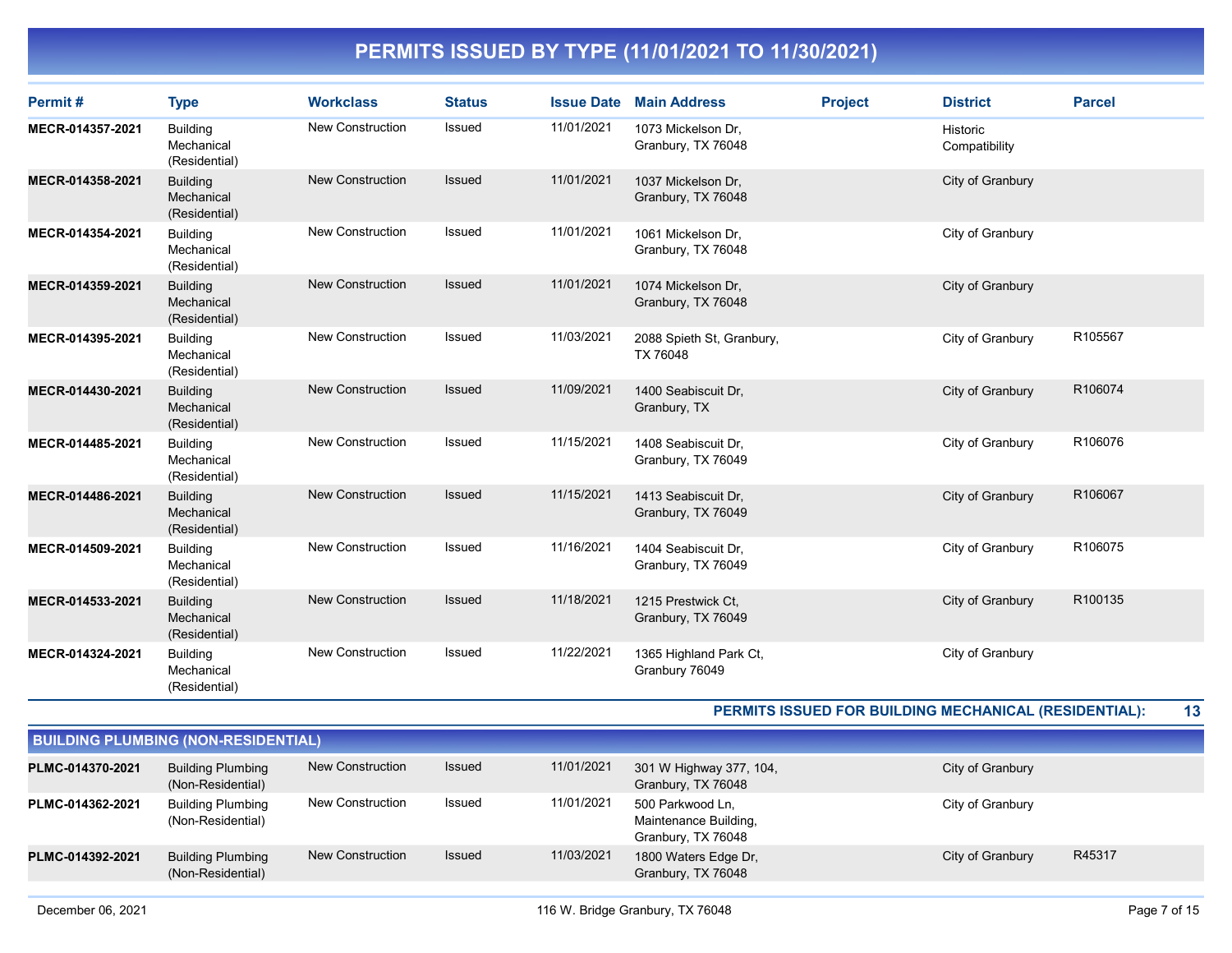| Permit#          | <b>Type</b>                                   | <b>Workclass</b>    | <b>Status</b> | <b>Issue Date</b> | <b>Main Address</b>                          | <b>Project</b> | <b>District</b>  | <b>Parcel</b>       |
|------------------|-----------------------------------------------|---------------------|---------------|-------------------|----------------------------------------------|----------------|------------------|---------------------|
| PLMC-014410-2021 | <b>Building Plumbing</b><br>(Non-Residential) | Alteration/Repair   | Issued        | 11/05/2021        | 1820 S Morgan St,<br>Granbury, TX 76048      |                | City of Granbury | R92371              |
| PLMC-014385-2021 | <b>Building Plumbing</b><br>(Non-Residential) | Alteration/Repair   | <b>Issued</b> | 11/08/2021        | 315 E Us Highway 377,<br>Granbury, TX 76048  |                | City of Granbury | R99564              |
| PLMC-014379-2021 | <b>Building Plumbing</b><br>(Non-Residential) | Alteration/Repair   | Issued        | 11/09/2021        | 4505 E Us Highway 377,<br>Granbury, TX 76049 |                | City of Granbury |                     |
| PLMC-014484-2021 | <b>Building Plumbing</b><br>(Non-Residential) | <b>Water Heater</b> | <b>Issued</b> | 11/12/2021        | 1300 2Nd St, Granbury, TX<br>76048           |                | City of Granbury | R <sub>100101</sub> |
| PLMC-014501-2021 | <b>Building Plumbing</b><br>(Non-Residential) | <b>Water Heater</b> | Issued        | 11/15/2021        | 324 S Morgan, Granbury,<br>TX 76048          |                | City of Granbury |                     |
| PLMC-014545-2021 | <b>Building Plumbing</b><br>(Non-Residential) | Alteration/Repair   | <b>Issued</b> | 11/18/2021        | 1300 2Nd St, Granbury, TX<br>76048           |                | City of Granbury | R <sub>100101</sub> |
| PLMC-014581-2021 | <b>Building Plumbing</b><br>(Non-Residential) | Alteration/Repair   | Issued        | 11/23/2021        | 206 E Pearl St, Granbury,<br>TX 76048        |                | City of Granbury | R36585              |
| PLMC-014590-2021 | <b>Building Plumbing</b><br>(Non-Residential) | Alteration/Repair   | <b>Issued</b> | 11/29/2021        | 133 E Pearl St, Granbury,<br>TX 76048        |                | City of Granbury | R36568              |

PERMITS ISSUED FOR BUILDING PLUMBING (NON-RESIDENTIAL): 11

| <b>BUILDING PLUMBING (RESIDENTIAL)</b> |                                           |                         |               |            |                                          |                  |         |
|----------------------------------------|-------------------------------------------|-------------------------|---------------|------------|------------------------------------------|------------------|---------|
| PLMR-014285-2021                       | <b>Building Plumbing</b><br>(Residential) | <b>New Construction</b> | Issued        | 11/01/2021 | 3009 Promenade Dr.<br>Granbury, TX 76049 | City of Granbury | R101911 |
| PLMR-014286-2021                       | <b>Building Plumbing</b><br>(Residential) | <b>New Construction</b> | Issued        | 11/01/2021 | 3017 Promenade Dr.<br>Granbury, TX 76049 | City of Granbury | R101915 |
| PLMR-014284-2021                       | <b>Building Plumbing</b><br>(Residential) | <b>New Construction</b> | Issued        | 11/01/2021 | 3019 Promenade Dr.<br>Granbury, TX 76049 | City of Granbury | R101916 |
| PLMR-014287-2021                       | <b>Building Plumbing</b><br>(Residential) | New Construction        | Issued        | 11/01/2021 | 3008 Promenade Dr,<br>Granbury, TX 76049 | City of Granbury |         |
| PLMR-014369-2021                       | <b>Building Plumbing</b><br>(Residential) | <b>New Construction</b> | Issued        | 11/02/2021 | 2063 Spieth St, Granbury,<br>TX 76048    | City of Granbury |         |
| PLMR-014374-2021                       | <b>Building Plumbing</b><br>(Residential) | <b>New Construction</b> | <b>Issued</b> | 11/02/2021 | 219 Captains Ct, Granbury,<br>TX 76049   | City of Granbury | R101398 |
| PLMR-014383-2021                       | <b>Building Plumbing</b><br>(Residential) | <b>New Construction</b> | Issued        | 11/03/2021 | 802 Switzer St, Granbury,<br>TX 76048    | City of Granbury | R37840  |
| PLMR-014405-2021                       | <b>Building Plumbing</b><br>(Residential) | <b>New Construction</b> | <b>Issued</b> | 11/05/2021 | 1124 Aviara Ct, Granbury,<br>TX 76048    | City of Granbury |         |
| PLMR-014413-2021                       | <b>Building Plumbing</b><br>(Residential) | Alteration/Repair       | Issued        | 11/05/2021 | 2413 Pebble Dr, Granbury,<br>TX 76048    | City of Granbury | R38871  |
| PLMR-014404-2021                       | <b>Building Plumbing</b><br>(Residential) | <b>New Construction</b> | Issued        | 11/05/2021 | 1156 Aviara Ct, Granbuy,<br>TX 76048     | City of Granbury |         |
| PLMR-014436-2021                       | <b>Building Plumbing</b><br>(Residential) | Alteration/Repair       | Issued        | 11/09/2021 | 204 S Travis St, Granbury,<br>TX 76048   | City of Granbury | R38389  |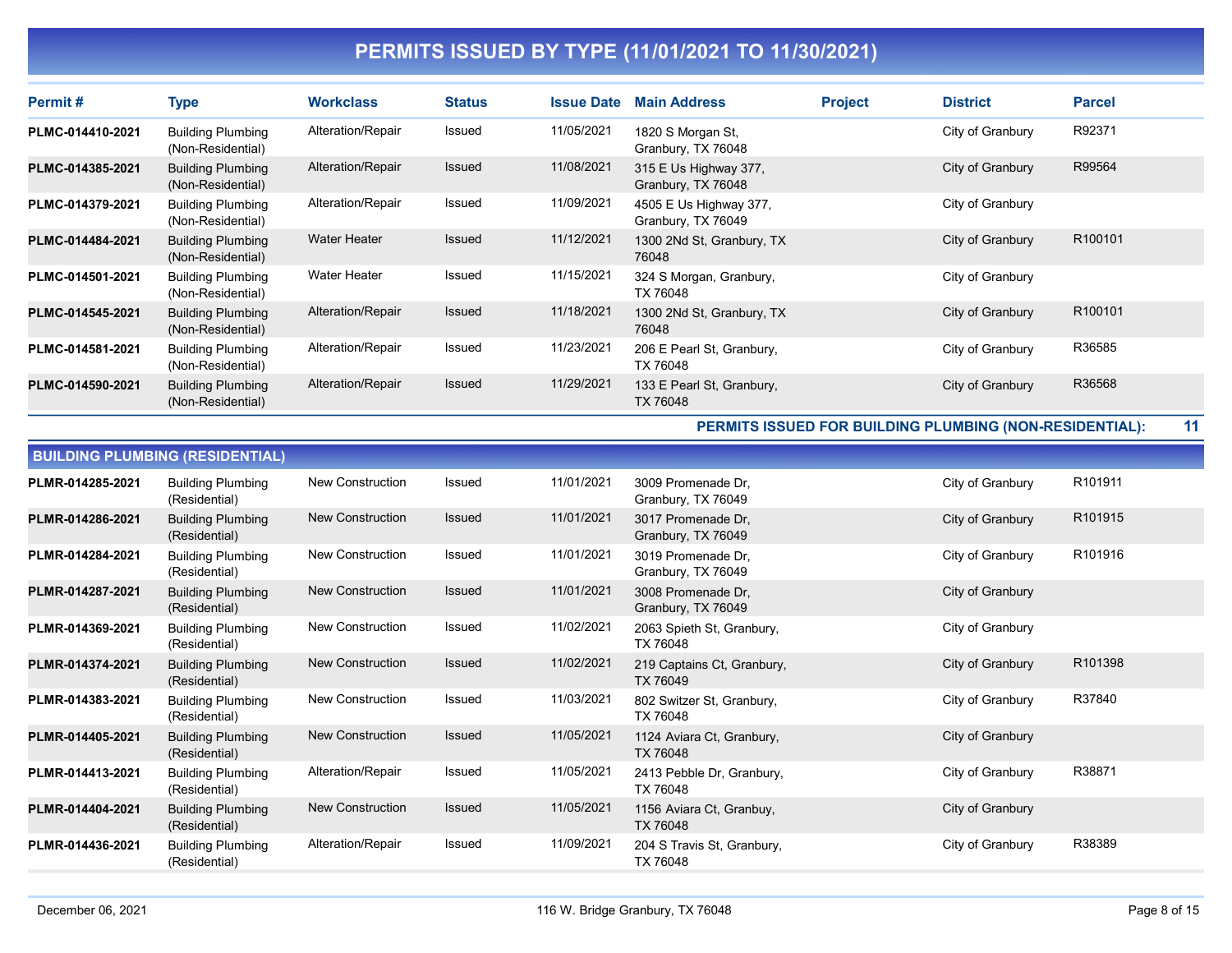| Permit#           | <b>Type</b>                               | <b>Workclass</b>        | <b>Status</b> | <b>Issue Date</b> | <b>Main Address</b>                           | <b>Project</b> | <b>District</b>  | <b>Parcel</b> |
|-------------------|-------------------------------------------|-------------------------|---------------|-------------------|-----------------------------------------------|----------------|------------------|---------------|
| PLMR-014432-2021  | <b>Building Plumbing</b><br>(Residential) | Alteration/Repair       | Issued        | 11/09/2021        | 1102 Elizabeth Blvd,<br>Granbury, TX 76048    |                | City of Granbury | R37803        |
| PLMR-014202-2021  | <b>Building Plumbing</b><br>(Residential) | <b>Water Heater</b>     | Issued        | 11/09/2021        | 110 N Crockett St.<br>Granbury, TX 76048      |                | City of Granbury | R36578        |
| PLMR-014437-2021  | <b>Building Plumbing</b><br>(Residential) | <b>New Construction</b> | Issued        | 11/09/2021        | 1001 Quarry Ct, Granbury,<br>TX 76048         |                | City of Granbury | R104505       |
| PLMR-014445-2021  | <b>Building Plumbing</b><br>(Residential) | <b>New Construction</b> | Issued        | 11/09/2021        | 2024 Turnbury, Granbury,<br>TX 76048          |                | City of Granbury |               |
| PLMR-014446-2021  | <b>Building Plumbing</b><br>(Residential) | <b>Water Heater</b>     | Issued        | 11/09/2021        | 1508 Pebble Bay Ct,<br>Granbury, TX 76048     |                | City of Granbury | R102615       |
| PLMR-014387-2021  | <b>Building Plumbing</b><br>(Residential) | Alteration/Repair       | Issued        | 11/09/2021        | 401 E Pearl St, 4207,<br>Granbury, TX 76048   |                | City of Granbury | R103193       |
| PLMR-014426-2021  | <b>Building Plumbing</b><br>(Residential) | <b>New Construction</b> | Issued        | 11/10/2021        | 1645 Omaha Dr, Granbury,<br>TX 76049          |                | City of Granbury | R105979       |
| PLMR-014453-2021  | <b>Building Plumbing</b><br>(Residential) | New Construction        | Issued        | 11/10/2021        | 2309 Bordeaux Dr,<br>Granbury, TX 76048       |                | City of Granbury | R98974        |
| PLMR-014425-2021  | <b>Building Plumbing</b><br>(Residential) | <b>New Construction</b> | Issued        | 11/10/2021        | 1641 Omaha Dr, Granbury,<br>TX 76049          |                | City of Granbury | R105978       |
| PLMR-014450-2021  | <b>Building Plumbing</b><br>(Residential) | Alteration/Repair       | Issued        | 11/10/2021        | 202 S Crockett St,<br>Granbury, TX 76048      |                | City of Granbury | R36955        |
| PLMR-014449-2021  | <b>Building Plumbing</b><br>(Residential) | Alteration/Repair       | <b>Issued</b> | 11/10/2021        | 1106 Mallard Ct, Granbury,<br>TX 76048        |                | City of Granbury | R38749        |
| PLMR-014451-2021* | <b>Building Plumbing</b><br>(Residential) | <b>New Construction</b> | Issued        | 11/10/2021        | 2025 Turnbury, Granbury,<br>TX 76048          |                | City of Granbury |               |
| PLMR-014469-2021  | <b>Building Plumbing</b><br>(Residential) | <b>New Construction</b> | Issued        | 11/12/2021        | 318 N Hannaford St.<br>Granbury, TX 76048     |                | City of Granbury | R38496        |
| PLMR-014504-2021  | <b>Building Plumbing</b><br>(Residential) | <b>Water Heater</b>     | Issued        | 11/15/2021        | 1013 Hayden Ct, Granbury,<br>TX 76048         |                | City of Granbury | R98868        |
| PLMR-014487-2021  | <b>Building Plumbing</b><br>(Residential) | <b>New Construction</b> | Issued        | 11/15/2021        | 1082 Mickelson Dr,<br>Granbury, TX 76048      |                | City of Granbury | R105604       |
| PLMR-014513-2021  | <b>Building Plumbing</b><br>(Residential) | Alteration/Repair       | Issued        | 11/16/2021        | 2708 Harborside Dr,<br>Granbury, TX 76048     |                | City of Granbury | R92744        |
| PLMR-014523-2021  | <b>Building Plumbing</b><br>(Residential) | <b>New Construction</b> | Issued        | 11/16/2021        | 507 Mary Lou, Granbury,<br>TX 76048           |                | City of Granbury | R101317       |
| PLMR-014435-2021  | <b>Building Plumbing</b><br>(Residential) | <b>New Construction</b> | Issued        | 11/16/2021        | 1608 Chesapeake Bay Ct,<br>Granbury, TX 76048 |                | City of Granbury | R95553        |
| PLMR-014518-2021  | <b>Building Plumbing</b><br>(Residential) | Alteration/Repair       | Issued        | 11/16/2021        | 2321 River Rd, Granbury,<br>TX 76048          |                | City of Granbury | R38822        |
| PLMR-014440-2021* | <b>Building Plumbing</b><br>(Residential) | New Construction        | Issued        | 11/17/2021        | 1214 Sunset Bay Dr,<br>Granbury, TX 76048     |                | City of Granbury | R102665       |
| PLMR-014534-2021  | <b>Building Plumbing</b><br>(Residential) | <b>Water Heater</b>     | <b>Issued</b> | 11/18/2021        | 1403 5Th St, Granbury, TX<br>76048            |                | City of Granbury | R38034        |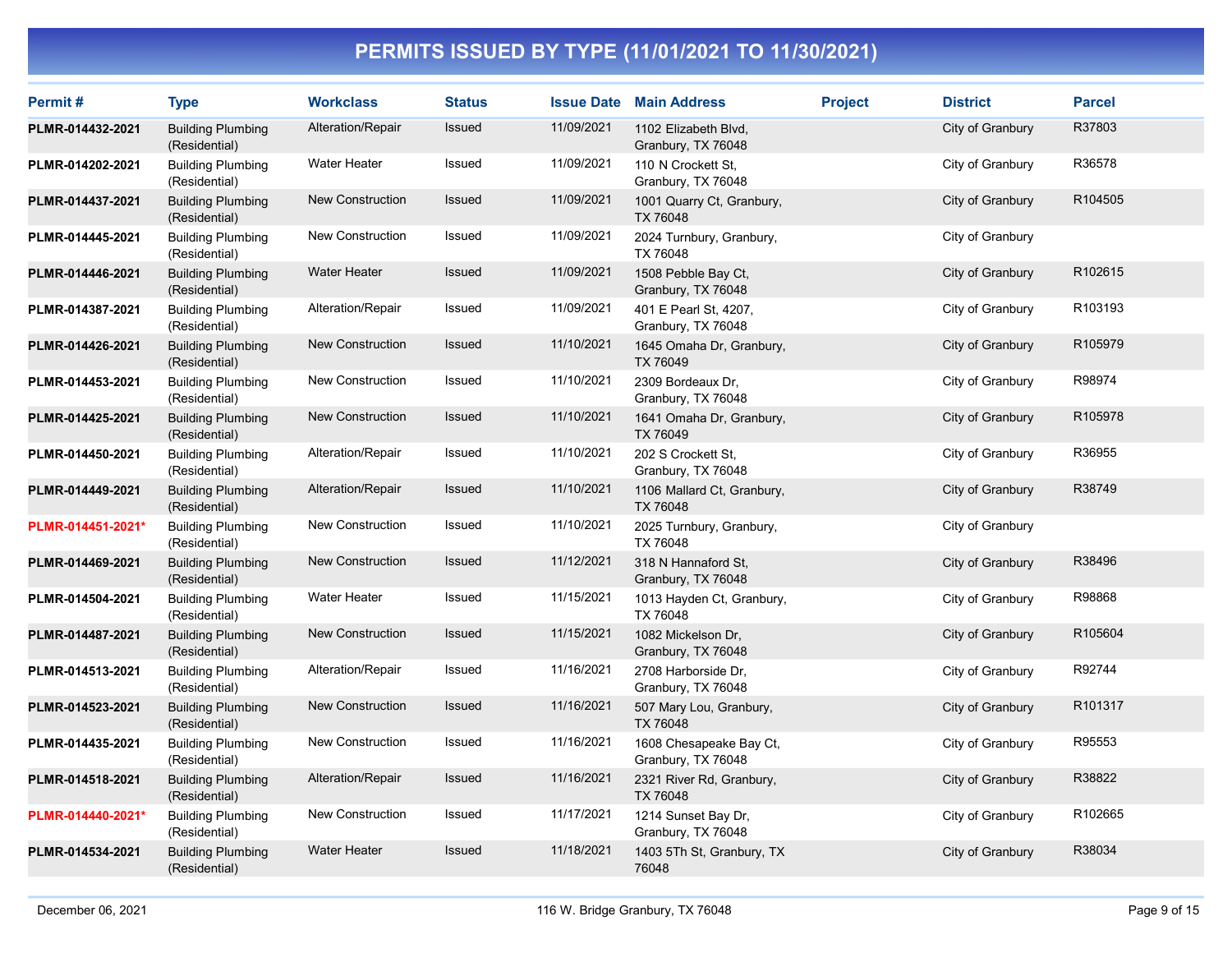| Permit#          | <b>Type</b>                               | <b>Workclass</b>        | <b>Status</b> | <b>Issue Date</b> | <b>Main Address</b>                           | <b>Project</b> | <b>District</b>  | <b>Parcel</b> |
|------------------|-------------------------------------------|-------------------------|---------------|-------------------|-----------------------------------------------|----------------|------------------|---------------|
| PLMR-014572-2021 | <b>Building Plumbing</b><br>(Residential) | New Construction        | Issued        | 11/23/2021        | 1472 Highland Park Cir,<br>Granbury, TX 76049 |                | City of Granbury | R105782       |
| PLMR-014589-2021 | <b>Building Plumbing</b><br>(Residential) | <b>New Construction</b> | Issued        | 11/29/2021        | 1613 Chesapeake Bay Ct,<br>Granbury, TX 76048 |                | City of Granbury |               |
| PLMR-014587-2021 | <b>Building Plumbing</b><br>(Residential) | New Construction        | Issued        | 11/29/2021        | 2068 Spieth St, Granbury,<br>TX 76048         |                | City of Granbury |               |
| PLMR-014591-2021 | <b>Building Plumbing</b><br>(Residential) | Alteration/Repair       | Issued        | 11/29/2021        | 1013 Mickelson, Granbury,<br>TX 76048         |                | City of Granbury |               |
| PLMR-014604-2021 | <b>Building Plumbing</b><br>(Residential) | <b>New Construction</b> | Issued        | 11/30/2021        | 1613 Catalina Bay,<br>Granbury, TX 76048      |                | City of Granbury |               |

PERMITS ISSUED FOR BUILDING PLUMBING (RESIDENTIAL): 37

| <b>CERTIFICATE OF OCCUPANCY</b> |                             |                                             |                    |            |                                              |                  |         |
|---------------------------------|-----------------------------|---------------------------------------------|--------------------|------------|----------------------------------------------|------------------|---------|
| CO-014380-2021                  | Certificate of<br>Occupancy | Certificate of<br>Occupancy -<br>Commercial | In Review          | 11/02/2021 | 3107 Fall Creek Hwy,<br>Granbury, TX 76049   | City of Granbury | R43967  |
| CO-014400-2021                  | Certificate of<br>Occupancy | Certificate of<br>Occupancy -<br>Commercial | Issued             | 11/04/2021 | 524 N Crockett St.<br>Granbury, TX 76048     | City of Granbury | R36714  |
| CO-014414-2021                  | Certificate of<br>Occupancy | Certificate of<br>Occupancy -<br>Commercial | In Review          | 11/05/2021 | 1820 S Morgan St,<br>Granbury, TX 76048      | City of Granbury | R42974  |
| CO-014412-2021*                 | Certificate of<br>Occupancy | Certificate of<br>Occupancy -<br>Commercial | Stop Work<br>Order | 11/05/2021 | 800 Fall Creek Hwy,<br>Granbury, TX 76049    | City of Granbury | R41605  |
| CO-014409-2021*                 | Certificate of<br>Occupancy | Certificate of<br>Occupancy -<br>Commercial | Stop Work<br>Order | 11/05/2021 | 105 W Pearl St, Granbury,<br>TX 76048        | City of Granbury | R36639  |
| CO-014427-2021*                 | Certificate of<br>Occupancy | Certificate of<br>Occupancy -<br>Commercial | Stop Work<br>Order | 11/08/2021 | 1151 E Us Highway 377,<br>Granbury, TX 76048 | City of Granbury | R98398  |
| CO-014442-2021                  | Certificate of<br>Occupancy | Certificate of<br>Occupancy -<br>Commercial | In Review          | 11/09/2021 | 1807 E Us Highway 377,<br>Granbury, TX 76049 | City of Granbury | R100159 |
| CO-013405-2021                  | Certificate of<br>Occupancy | Certificate of<br>Occupancy -<br>Commercial | Issued             | 11/09/2021 | 1180 E Us Highway 377,<br>Granbury, TX 76048 | City of Granbury | R95297  |
| CO-014376-2021                  | Certificate of<br>Occupancy | Certificate of<br>Occupancy -<br>Commercial | Issued             | 11/10/2021 | 218 N Crockett St.<br>Granbury, TX 76048     | City of Granbury | R36593  |
| CO-013681-2021                  | Certificate of<br>Occupancy | Certificate of<br>Occupancy -<br>Commercial | Issued             | 11/10/2021 | 1100 Waters Edge Dr,<br>Granbury, TX 76048   | City of Granbury | R38915  |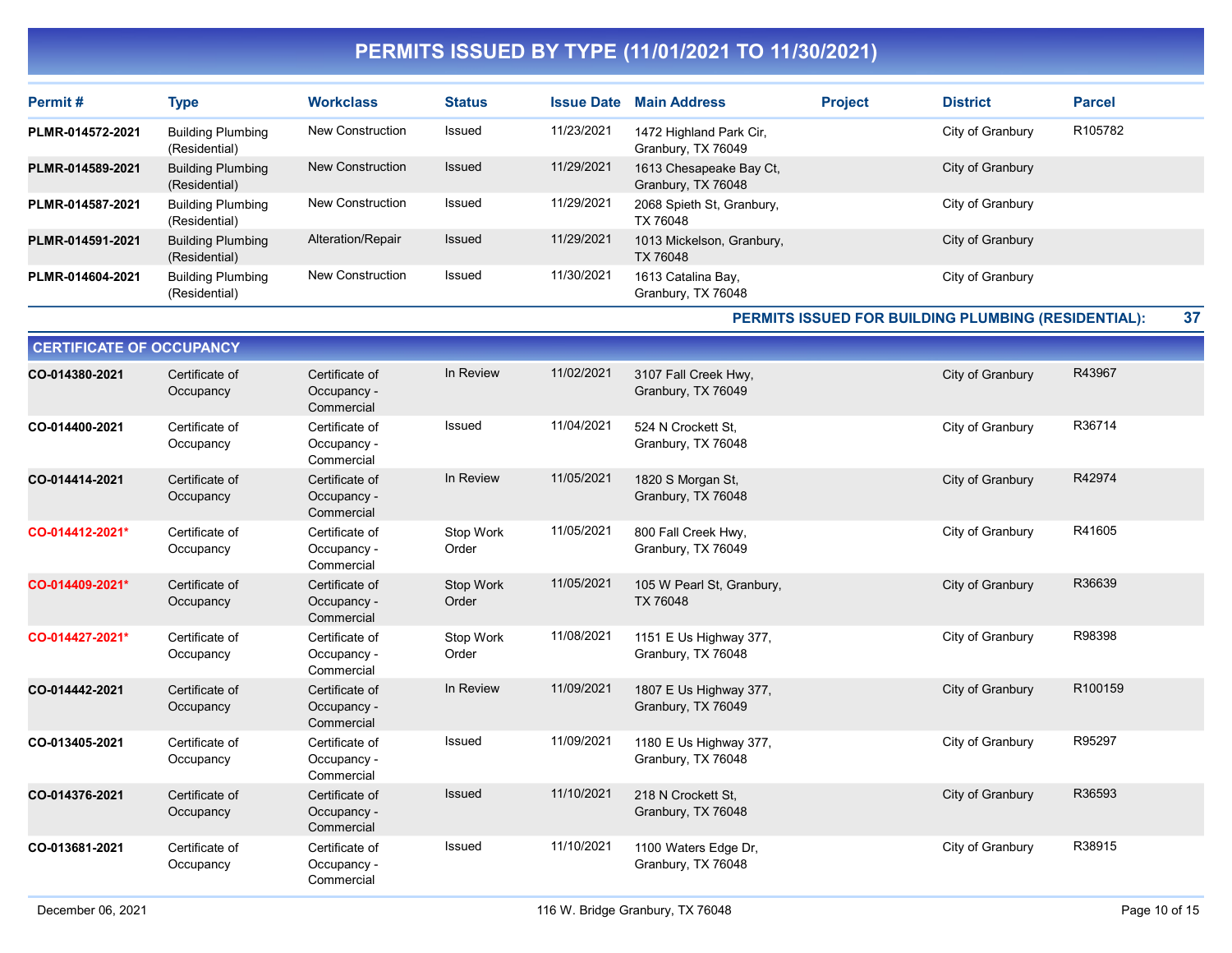| Permit#          | <b>Type</b>                 | <b>Workclass</b>                            | <b>Status</b>      |            | <b>Issue Date Main Address</b>               | <b>Project</b> | <b>District</b>                              | <b>Parcel</b> |
|------------------|-----------------------------|---------------------------------------------|--------------------|------------|----------------------------------------------|----------------|----------------------------------------------|---------------|
| CO-014052-2021   | Certificate of<br>Occupancy | Certificate of<br>Occupancy -<br>Commercial | Issued             | 11/10/2021 | 1342 E Us Highway 377,<br>Granbury, TX 76048 |                | City of Granbury                             | R45444        |
| CO-014150-2021   | Certificate of<br>Occupancy | Certificate of<br>Occupancy -<br>Commercial | Issued             | 11/10/2021 | 223 S Morgan St,<br>Granbury, TX 76048       |                | City of Granbury                             | R38511        |
| CO-014315-2021   | Certificate of<br>Occupancy | Certificate of<br>Occupancy -<br>Commercial | <b>Issued</b>      | 11/10/2021 | 440 E Pearl St, Granbury,<br><b>TX 76048</b> |                | City of Granbury                             | R103133       |
| CO-013363-2021   | Certificate of<br>Occupancy | Certificate of<br>Occupancy -<br>Commercial | Issued             | 11/17/2021 | 324 S Morgan St,<br>Granbury, TX 76048       |                | City of Granbury                             | R38601        |
| CO-014295-2021   | Certificate of<br>Occupancy | Certificate of<br>Occupancy -<br>Commercial | <b>Issued</b>      | 11/18/2021 | 106 N Houston St,<br>Granbury, TX 76048      |                | City of Granbury                             | R36624        |
| CO-014560-2021   | Certificate of<br>Occupancy | Certificate of<br>Occupancy -<br>Commercial | Issued             | 11/19/2021 | 1300 S Morgan St,<br>Granbury, TX 76048      |                | City of Granbury                             | R92606        |
| CO-014465-2021   | Certificate of<br>Occupancy | Certificate of<br>Occupancy -<br>Commercial | <b>Issued</b>      | 11/22/2021 | 130 Crockett St, Granbury,<br>TX 76048       |                | City of Granbury                             | R36583        |
| CO-014570-2021*  | Certificate of<br>Occupancy | Certificate of<br>Occupancy -<br>Commercial | Stop Work<br>Order | 11/22/2021 | 903 Harbor Lakes Dr,<br>Granbury, TX 76048   |                | City of Granbury                             | R99955        |
| CO-014564-2021   | Certificate of<br>Occupancy | Certificate of<br>Occupancy -<br>Commercial | In Review          | 11/22/2021 | 421 W Pearl St, Granbury,<br>TX 76048        |                | City of Granbury                             | R38444        |
| CO-014580-2021   | Certificate of<br>Occupancy | Certificate of<br>Occupancy -<br>Commercial | In Review          | 11/23/2021 | 500 N Houston St.<br>Granbury, TX 76048      |                | City of Granbury                             | R37172        |
| CO-014579-2021   | Certificate of<br>Occupancy | Certificate of<br>Occupancy -<br>Commercial | In Review          | 11/23/2021 | 724 W Pearl St, Granbury,<br><b>TX 76048</b> |                | City of Granbury                             | R38339        |
| CO-014609-2021   | Certificate of<br>Occupancy | Certificate of<br>Occupancy -<br>Commercial | In Review          | 11/30/2021 | 110 W Pearl St, Granbury,<br><b>TX 76048</b> |                | City of Granbury                             |               |
|                  |                             |                                             |                    |            |                                              |                | PERMITS ISSUED FOR CERTIFICATE OF OCCUPANCY: | 22            |
| <b>HEALTH</b>    |                             |                                             |                    |            |                                              |                |                                              |               |
| HEAL-014402-2021 | Health                      | On-site Sewage<br>Facility                  | Issued             | 11/10/2021 | 3119 Glenn Rose Hwy,<br>Granbury, TX 76048   |                | City of Granbury                             | R44591        |
|                  |                             |                                             |                    |            |                                              |                | <b>PERMITS ISSUED FOR HEALTH:</b>            | $\mathbf{1}$  |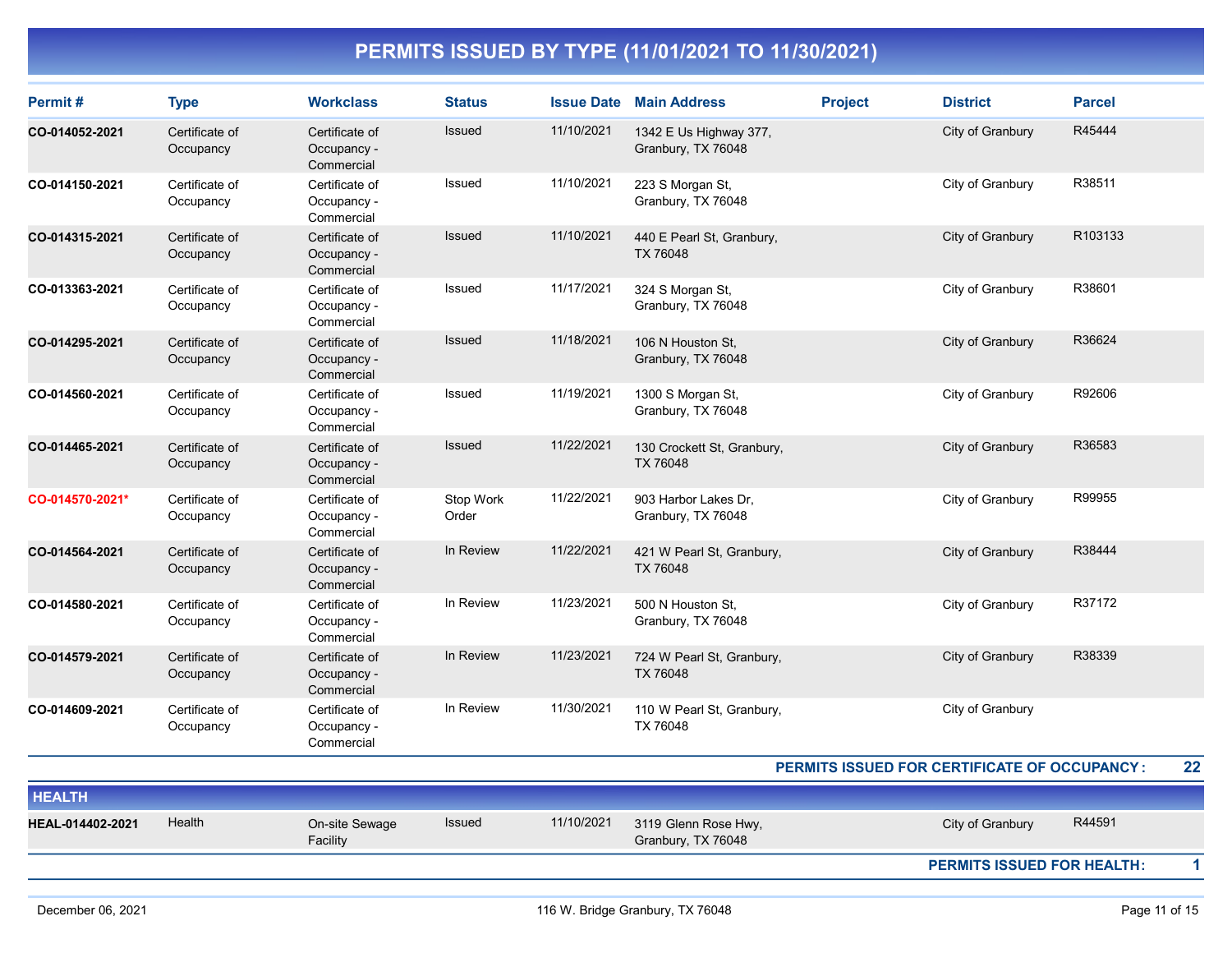| Permit #          | <b>Type</b> | <b>Workclass</b>       | <b>Status</b> |            | <b>Issue Date Main Address</b>                 | <b>Project</b> | <b>District</b>  | <b>Parcel</b> |
|-------------------|-------------|------------------------|---------------|------------|------------------------------------------------|----------------|------------------|---------------|
| <b>IRRIGATION</b> |             |                        |               |            |                                                |                |                  |               |
| IRR-014393-2021   | Irrigation  | New Residential        | Issued        | 11/05/2021 | 1649 Omaha Dr, Granbury,<br>TX 76049           |                | City of Granbury | R105980       |
| IRR-014516-2021   | Irrigation  | <b>New Residential</b> | <b>Issued</b> | 11/16/2021 | 1508 Highland Park Cir,<br>Granbury, TX 76048  |                | City of Granbury | R105790       |
| IRR-013342-2021   | Irrigation  | New Commercial         | Issued        | 11/16/2021 | 1101 White Cliff Rd,<br>Granbury, TX 76048     |                | City of Granbury |               |
| IRR-014510-2021   | Irrigation  | <b>New Residential</b> | Issued        | 11/16/2021 | 1394 Highland Park Cir,<br>Granbury, TX 76048  |                | City of Granbury | R105160       |
| IRR-014474-2021   | Irrigation  | New Commercial         | Issued        | 11/16/2021 | 3518 S Clifton Rd,<br>Granbury, TX 76049       |                | City of Granbury |               |
| IRR-014479-2021   | Irrigation  | New Residential        | Issued        | 11/18/2021 | 763 Rolling Terrace Cir,<br>Granbury, TX 76049 |                | City of Granbury |               |
| IRR-014478-2021   | Irrigation  | New Residential        | Issued        | 11/18/2021 | 743 Rolling Terrace Cir.<br>Granbury, TX 76049 |                | City of Granbury |               |
| IRR-014476-2021   | Irrigation  | New Residential        | Issued        | 11/18/2021 | 738 Rolling Terrace Cir,<br>Granbury, TX 76049 |                | City of Granbury |               |
| IRR-014480-2021   | Irrigation  | New Residential        | Issued        | 11/18/2021 | 765 Rolling Terrace Cir,<br>Granbury, TX 76049 |                | City of Granbury |               |
| IRR-014475-2021   | Irrigation  | New Residential        | <b>Issued</b> | 11/18/2021 | 736 Rolling Terrace Cir,<br>Granbury, TX 76049 |                | City of Granbury |               |
| IRR-014482-2021   | Irrigation  | New Residential        | Issued        | 11/18/2021 | 786 Rolling Terrace Cir,<br>Granbury, TX 76049 |                | City of Granbury |               |
| IRR-014481-2021   | Irrigation  | New Residential        | <b>Issued</b> | 11/18/2021 | 784 Rolling Terrace Cir,<br>Granbury, TX 76049 |                | City of Granbury |               |
| IRR-014477-2021   | Irrigation  | New Residential        | Issued        | 11/18/2021 | 741 Rolling Terrace Cir,<br>Granbury, TX 76049 |                | City of Granbury |               |
| IRR-014531-2021   | Irrigation  | <b>New Residential</b> | Issued        | 11/18/2021 | 560 Smart Strike Trl,<br>Granbury, TX 76049    |                | City of Granbury | R106000       |
| IRR-014529-2021   | Irrigation  | New Residential        | Issued        | 11/18/2021 | 555 Smart Strike Trl,<br>Granbury, TX 76049    |                | City of Granbury | R106036       |
| IRR-014472-2021   | Irrigation  | <b>New Residential</b> | Issued        | 11/19/2021 | 1144 Aviara Court,<br>Granbury, TX 76048       |                | City of Granbury | R105381       |
| IRR-014566-2021   | Irrigation  | New Residential        | Issued        | 11/22/2021 | 2081 Spieth St, Granbury,<br>TX 76049          |                | City of Granbury | R105597       |
| IRR-014535-2021   | Irrigation  | New Residential        | Issued        | 11/22/2021 | 2004 Spieth St, Granbury,<br>TX 76048          |                | City of Granbury | R105546       |
| IRR-014565-2021   | Irrigation  | New Residential        | Issued        | 11/22/2021 | 2039 Spieth St, Granbury,<br>TX 76049          |                | City of Granbury | R105587       |
| IRR-012606-2021   | Irrigation  | <b>New Residential</b> | Issued        | 11/24/2021 | 2051 Spieth St, Granbury,<br>TX 76048          |                | City of Granbury | R105589       |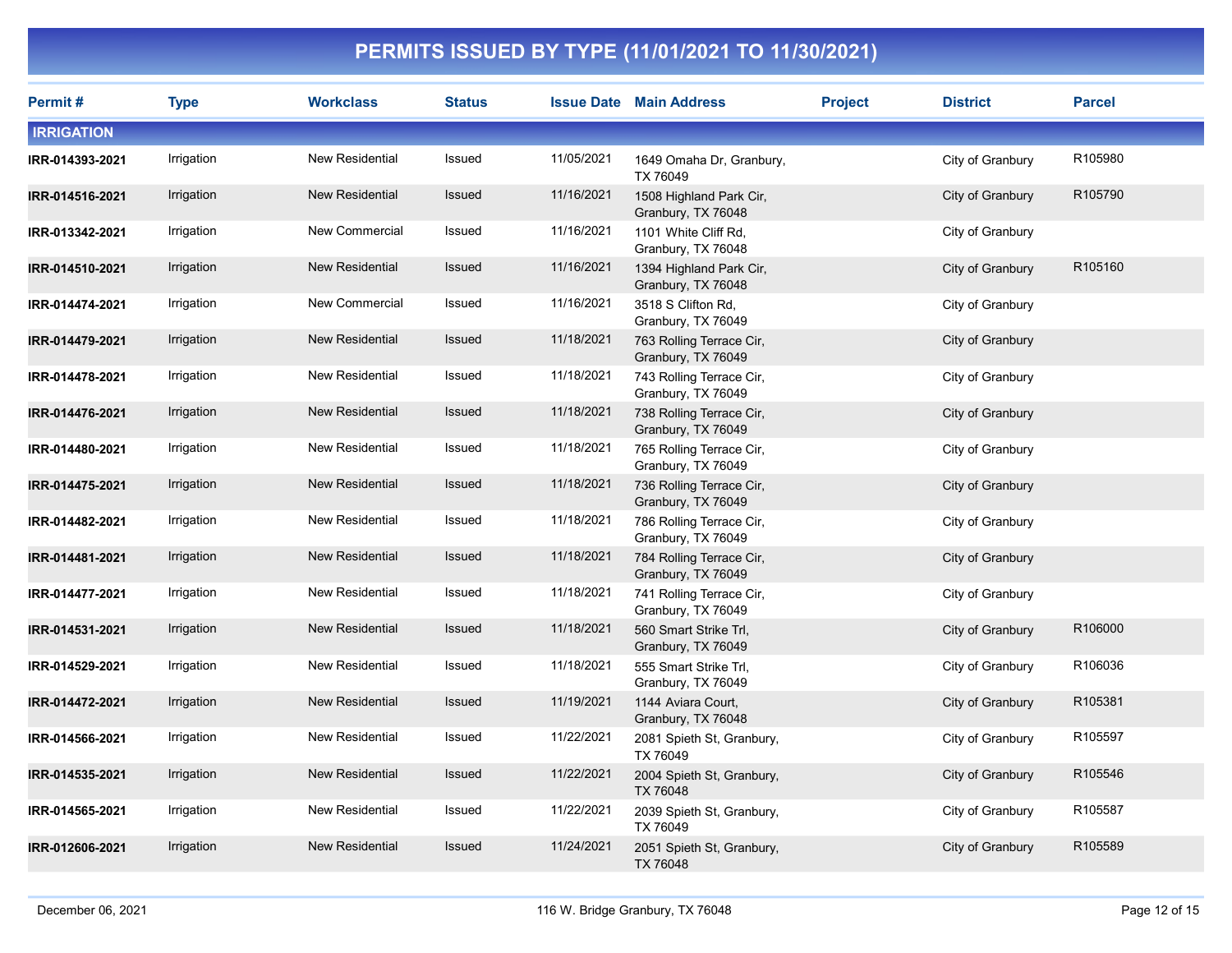|                           | PERMITS ISSUED BY TYPE (11/01/2021 TO 11/30/2021) |                                     |               |            |                                              |                |                                         |               |   |  |  |  |
|---------------------------|---------------------------------------------------|-------------------------------------|---------------|------------|----------------------------------------------|----------------|-----------------------------------------|---------------|---|--|--|--|
| Permit#                   | <b>Type</b>                                       | <b>Workclass</b>                    | <b>Status</b> |            | <b>Issue Date Main Address</b>               | <b>Project</b> | <b>District</b>                         | <b>Parcel</b> |   |  |  |  |
|                           |                                                   |                                     |               |            |                                              |                | <b>PERMITS ISSUED FOR IRRIGATION:</b>   |               |   |  |  |  |
| <b>POOL (RESIDENTIAL)</b> |                                                   |                                     |               |            |                                              |                |                                         |               |   |  |  |  |
| POOLR-014371-2021         | Pool (Residential)                                | In Ground                           | Issued        | 11/01/2021 | 1205 Cliff Swallow Ct,<br>Granbury, TX 76048 |                | City of Granbury                        | R38729        |   |  |  |  |
| POOLR-014429-2021         | Pool (Residential)                                | In Ground                           | <b>Issued</b> | 11/09/2021 | 2063 Spieth St, Granbury,<br>TX 76048        |                | City of Granbury                        |               |   |  |  |  |
| POOLR-014458-2021         | Pool (Residential)                                | In Ground                           | Issued        | 11/10/2021 | 318 N Hannaford St,<br>Granbury, TX 76048    |                | City of Granbury                        | R38496        |   |  |  |  |
| POOLR-014600-2021         | Pool (Residential)                                | In Ground                           | Issued        | 11/30/2021 | 2321 River Rd, Granbury,<br>TX 76048         |                | City of Granbury                        | R38822        |   |  |  |  |
|                           |                                                   |                                     |               |            |                                              |                | PERMITS ISSUED FOR POOL (RESIDENTIAL):  |               |   |  |  |  |
| <b>PUBLIC WORKS</b>       |                                                   |                                     |               |            |                                              |                |                                         |               |   |  |  |  |
| PUBW-014407-2021          | Public Works                                      | <b>Water Well</b>                   | Issued        | 11/05/2021 | 4801 Glen Rose Hwy,<br>Granbury, TX 76048    |                | City of Granbury                        | R46118        |   |  |  |  |
|                           |                                                   |                                     |               |            |                                              |                | PERMITS ISSUED FOR PUBLIC WORKS:        |               | 1 |  |  |  |
| <b>RIGHT OF WAY</b>       |                                                   |                                     |               |            |                                              |                |                                         |               |   |  |  |  |
| ROW-014408-2021           | <b>Right of Way</b>                               | <b>Right of Way</b><br>Construction | Issued        | 11/05/2021 | 600 N Avalon Ct, Granbury,<br>TX 76048       |                | City of Granbury                        | R91975        |   |  |  |  |
| ROW-014508-2021           | <b>Right of Way</b>                               | Right of Way<br>Construction        | Issued        | 11/15/2021 | 1717 Paluxy Rd, Granbury,<br>TX 76048        |                | City of Granbury                        | R100092       |   |  |  |  |
| ROW-014547-2021           | <b>Right of Way</b>                               | Right of Way<br>Construction        | Issued        | 11/19/2021 | 880 Harbor Lakes Dr,<br>Granbury, TX 76048   |                | City of Granbury                        | R99477        |   |  |  |  |
| ROW-014556-2021           | <b>Right of Way</b>                               | Right of Way<br>Construction        | Issued        | 11/19/2021 | 920 Whitehead Dr,<br>Granbury, TX 76048      |                | City of Granbury                        | R38140        |   |  |  |  |
|                           |                                                   |                                     |               |            |                                              |                | <b>PERMITS ISSUED FOR RIGHT OF WAY:</b> |               | 4 |  |  |  |
| <b>SIGN</b>               |                                                   |                                     |               |            |                                              |                |                                         |               |   |  |  |  |
| SIGN-014443-2021          | Sign                                              | <b>Wall Mounted</b>                 | Issued        | 11/09/2021 | 3109 Fall Creek Hwy,<br>Granbury, TX 76049   |                | City of Granbury                        | R43967        |   |  |  |  |
| SIGN-014454-2021          | Sign                                              | Other                               | Issued        | 11/10/2021 | 130 N Crockett St,<br>Granbury, TX 76048     |                | City of Granbury                        |               |   |  |  |  |
| SIGN-014452-2021          | Sign                                              | <b>Wall Mounted</b>                 | Issued        | 11/10/2021 | 122 N Crockett St,<br>Granbury, TX 76048     |                | City of Granbury                        | R36583        |   |  |  |  |
| SIGN-014455-2021          | Sign                                              | Other                               | Issued        | 11/10/2021 | 130 N Crockett St,<br>Granbury, TX 76048     |                | City of Granbury                        |               |   |  |  |  |
| SIGN-014444-2021          | Sign                                              | Monument                            | Issued        | 11/15/2021 | 3415 E Us Highway 377,<br>Granbury, TX 76049 |                | City of Granbury                        | R28243        |   |  |  |  |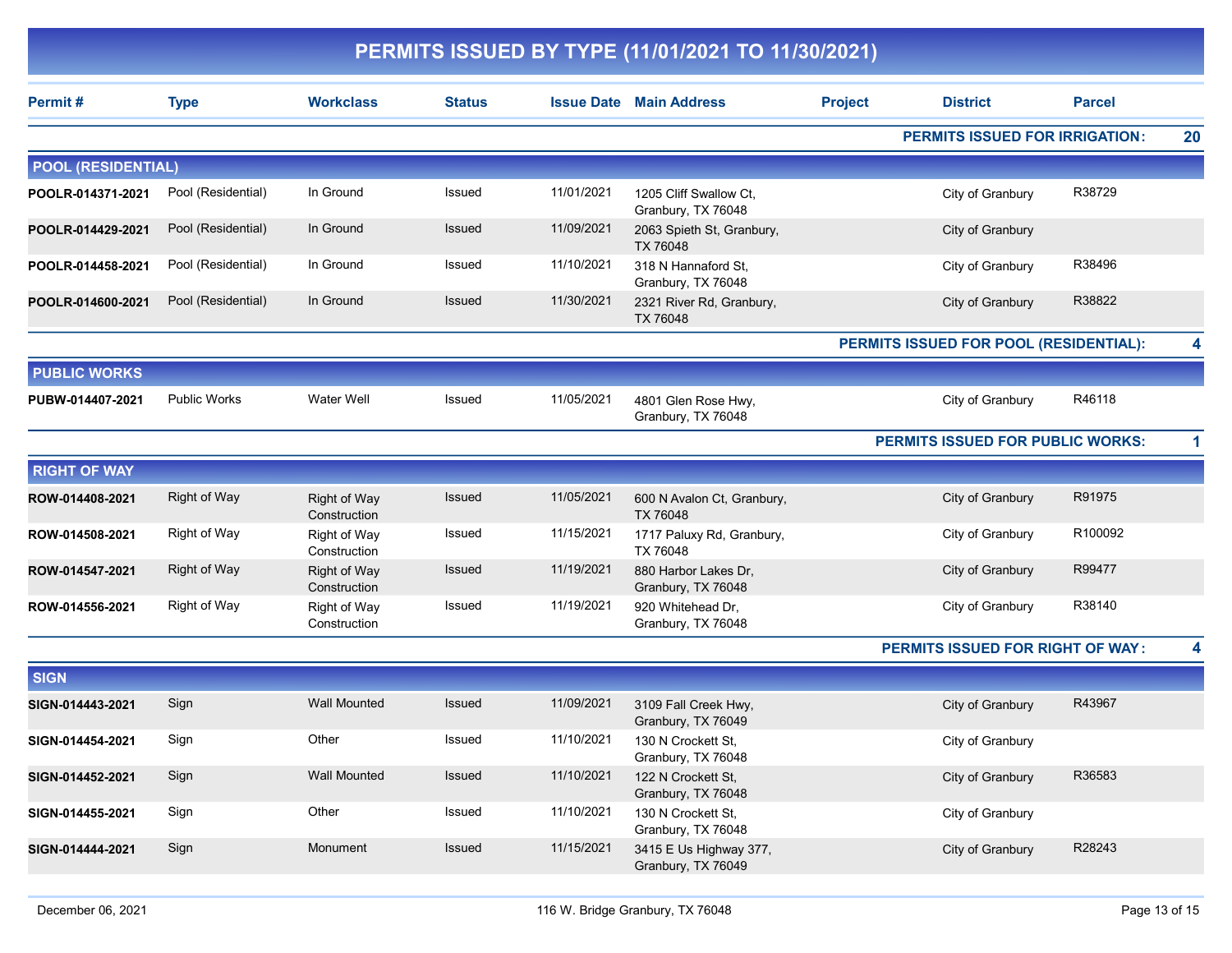| Permit#              | <b>Type</b>          | <b>Workclass</b>                                       | <b>Status</b> | <b>Issue Date</b> | <b>Main Address</b>                            | <b>Project</b> | <b>District</b>                 | <b>Parcel</b> |
|----------------------|----------------------|--------------------------------------------------------|---------------|-------------------|------------------------------------------------|----------------|---------------------------------|---------------|
| SIGN-014495-2021     | Sign                 | Menu & Message<br>Board, Canopy,<br>Mural, Window, etc | Issued        | 11/16/2021        | 805 Hill Blvd, Granbury, TX<br>76048           |                | City of Granbury                | R99303        |
| SIGN-014494-2021     | Sign                 | Menu & Message<br>Board, Canopy,<br>Mural, Window, etc | Issued        | 11/16/2021        | 805 Hill Blvd, Granbury, TX<br>76048           |                | City of Granbury                | R99303        |
| SIGN-014496-2021     | Sign                 | Menu & Message<br>Board, Canopy,<br>Mural, Window, etc | Issued        | 11/16/2021        | 805 Hill Boulevard, 102,<br>Granbury, TX 76048 |                | City of Granbury                |               |
| SIGN-014517-2021*    | Sign                 | Banner/ Flags                                          | Expired       | 11/16/2021        | 1180 E Us Highway 377,<br>Granbury, TX 76048   |                | City of Granbury                | R95297        |
| SIGN-014519-2021*    | Sign                 | Banner/ Flags                                          | Expired       | 11/17/2021        | 1180 E Us Highway 377,<br>Granbury, TX 76048   |                | City of Granbury                | R95297        |
| SIGN-014520-2021     | Sign                 | Banner/ Flags                                          | Issued        | 11/17/2021        | 1180 E Us Highway 377,<br>Granbury, TX 76048   |                | City of Granbury                | R95297        |
| SIGN-014522-2021     | Sign                 | Banner/ Flags                                          | Issued        | 11/17/2021        | 901 Highway 377, A,<br>Granbury, TX 76048      |                | City of Granbury                | R45437        |
| SIGN-014546-2021     | Sign                 | Monument                                               | Issued        | 11/18/2021        | 4000 E Highway 377,<br>Granbury, TX 76048      |                | City of Granbury                |               |
| SIGN-014562-2021     | Sign                 | Banner/ Flags                                          | Issued        | 11/22/2021        | 103 Corporate Dr,<br>Granbury, TX 76049        |                | City of Granbury                | R12200        |
| SIGN-014595-2021     | Sign                 | Monument                                               | Issued        | 11/29/2021        | 3915 E Us Highway 377,<br>Granbury, TX 76049   |                | City of Granbury                | R90475        |
| SIGN-014593-2021     | Sign                 | Menu & Message<br>Board, Canopy,<br>Mural, Window, etc | Issued        | 11/29/2021        | 3915 E Us Highway 377,<br>Granbury, TX 76049   |                | City of Granbury                | R90475        |
| SIGN-014594-2021     | Sign                 | Menu & Message<br>Board, Canopy,<br>Mural, Window, etc | Issued        | 11/29/2021        | 3915 E Us Highway 377,<br>Granbury, TX 76049   |                | City of Granbury                | R90475        |
|                      |                      |                                                        |               |                   |                                                |                | <b>PERMITS ISSUED FOR SIGN:</b> | 17            |
| <b>SPECIAL EVENT</b> |                      |                                                        |               |                   |                                                |                |                                 |               |
| SPEC-014375-2021*    | <b>Special Event</b> | Parade/ Event                                          | Expired       | 11/02/2021        | 308 E Pearl St, Granbury,<br>TX 76048          |                | City of Granbury                |               |
| SPEC-014403-2021*    | <b>Special Event</b> | Garage Sale                                            | Expired       | 11/04/2021        | 909 Meadowlark Ln,<br>Granbury, TX 76048       |                | City of Granbury                | R38177        |
| SPEC-014399-2021*    | <b>Special Event</b> | Parade/ Event                                          | Expired       | 11/08/2021        | 600 W Bridge St, Granbury,<br>TX 76048         |                | City of Granbury                |               |
| SPEC-014473-2021*    | <b>Special Event</b> | Garage Sale                                            | Expired       | 11/12/2021        | 100 N Cherry Ln,<br>Granbury, TX 76048         |                | City of Granbury                | R36918        |

TX 76048

SPEC-014507-2021 Special Event Parade/ Event In Review 11/15/2021 607 N Houston, Granbury, City of Granbury